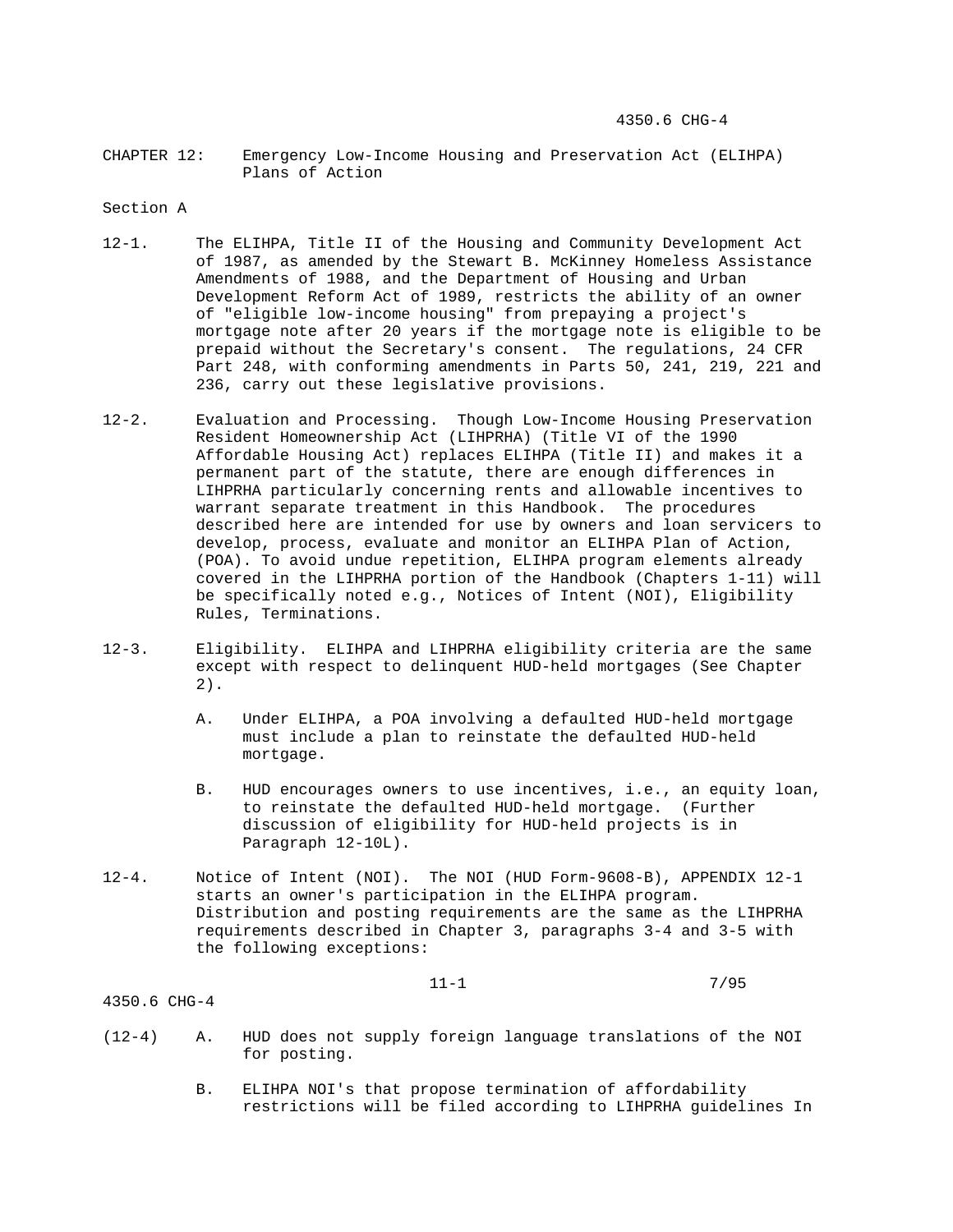Chapter 4.

- C. References to the Homeownership Program (available only under LIHPRHA) have been deleted in the Notice to the tenants.
- 12-5. Access to CFS/Tracs. On receipt of the NOI Form HUD-9608-B, the Asset Management (AM) staff will access the CFS\TRACS system for the following information:
	- A. All Section 8 contracts outstanding and closed for the project.
	- B. Number of LMSA units associated with the project.
	- C. Number of 236 or BMIR units associated with the property.
	- D. Current tenant profile information for the project.
- 12-6. Preservation Capital Needs Assessment (PCNA). The POA stage begins when the local HUD Office receives from the owner the NOI HUD Form- 9608-B. The Production Branch, Architectural, Engineering and Cost staff (A/E&C) performs the PCNA. On completion of the PCNA, the Preservation Coordinator sends the PCNA to the owner. Tenant notification requirements of Title VI apply.
- 12-7. Appraisal Options. To establish a preservation value before the POA submission, the owner has two options regarding the submission of an independent, professional appraisal:
	- A. An owner may submit an appraisal within 60 days of HUD's receipt of the NOI.

Valuation then has 60 days to:

1. Review the appraisal;

# 7/95 12-2

4350.6 CHG-4

- 
- (12-7) 2. Make any necessary adjustments or do its own appraisal; and
	- 3. Provide the value determination to the owner.
	- B. An owner may submit the appraisal with the POA within 6 months. All tenant notification requirements of Title VI apply.

The appraisal:

- 1. Conforms to the requirements set forth in Notice H93-21, "Production Branch Instructions for Processing POA Under Title II of the Housing and Community Development Act of 1987, and Associated Section 241(f) Loan Applications."
- 2. Determines the highest and best use of the property.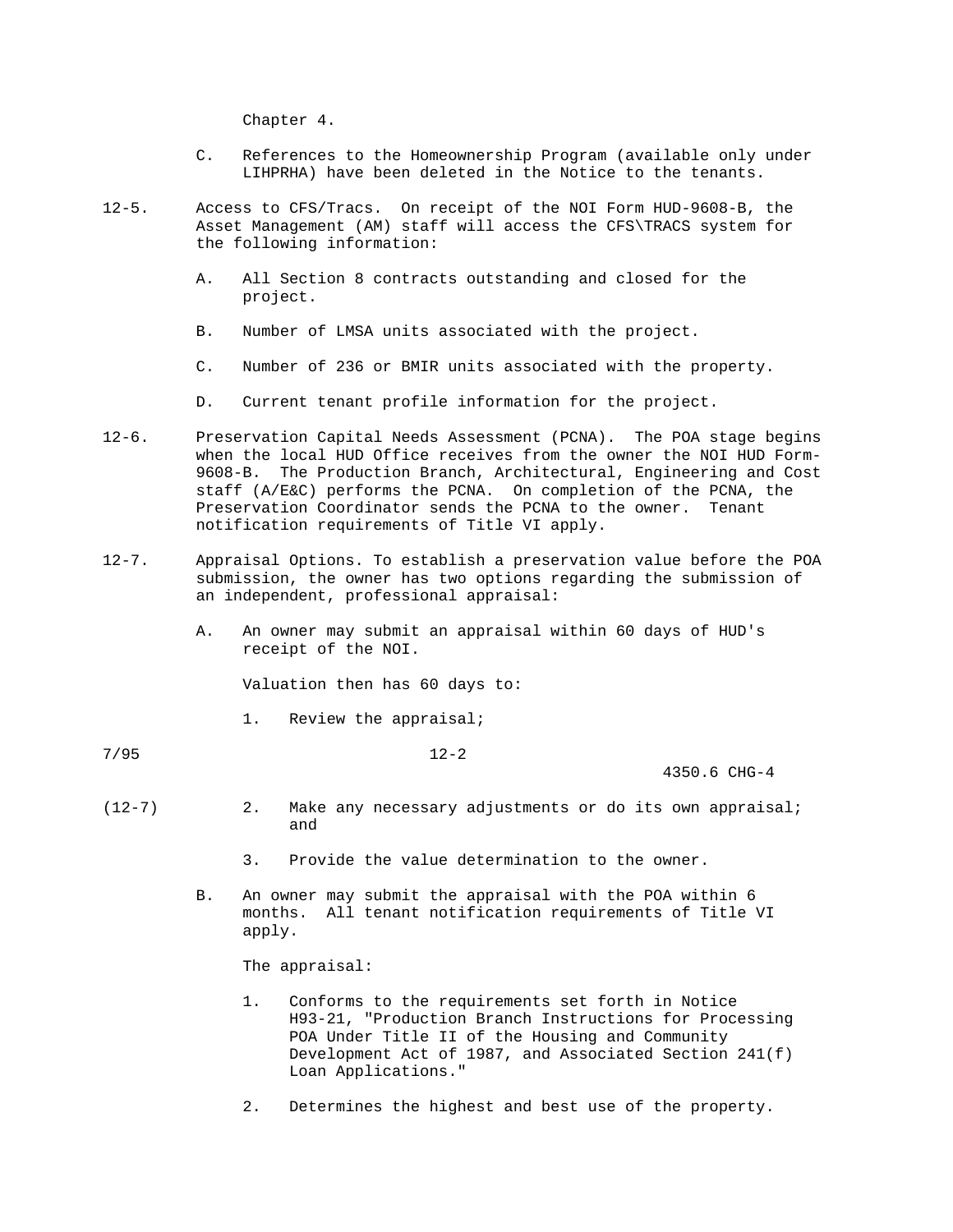Permissible incentives will only be approved when it can be shown that the property has a higher and better use than subsidized rental property. This determination is central to the HUD review appraiser's function in ELIHPA processing.

- 3. Provides an estimate of the owner's equity based on consideration of one or more of the following approaches, depending upon which is deemed appropriate by the processing appraiser:
	- 1) capitalization of net income;
	- 2) direct sales comparisons; and
	- 3) replacement cost.
- 4. Documents how hypothetical costs, if any, for the purchase and installation of any upgrade improvements were derived.
- 5. Provides reasonable specification data for major upgrades. Similar documentation also supports the derivation of hypothetical conversion costs.
- 6. Should be effective not later than 30 days before the date of submission of the POA.

12-3 7/95

- 12-8. ELIHPA POA. Requesting extension of low-income affordability restrictions through retention or sale of the project in exchange for incentives.
	- A. POA. The POA may or may not involve a prepayment of the mortgage.
	- B. Contents of the POA. Includes the following: (Checklists in APPENDICES 8-3 and 8-4 may be helpful, but note differences In requirements for ELIHPA submissions):
		- 1. Tenant Income Profiles.
			- a. The owner submits two income profiles of the tenants.
				- 1) One profile should reflect tenant data as of the date of the PA submission, and the second, as of January 1, 1987, (based on the median income limits established by HUD in February, 1987) or if the January 1, 1987, profile is unavailable, a certification of unavailability and a profile as of January 1, 1989, (each based on appropriate income limits).
				- 2) For tenants with Section 8 vouchers or certificates, the owner may have to contact the local Public Housing Authority (PHA) to get the information.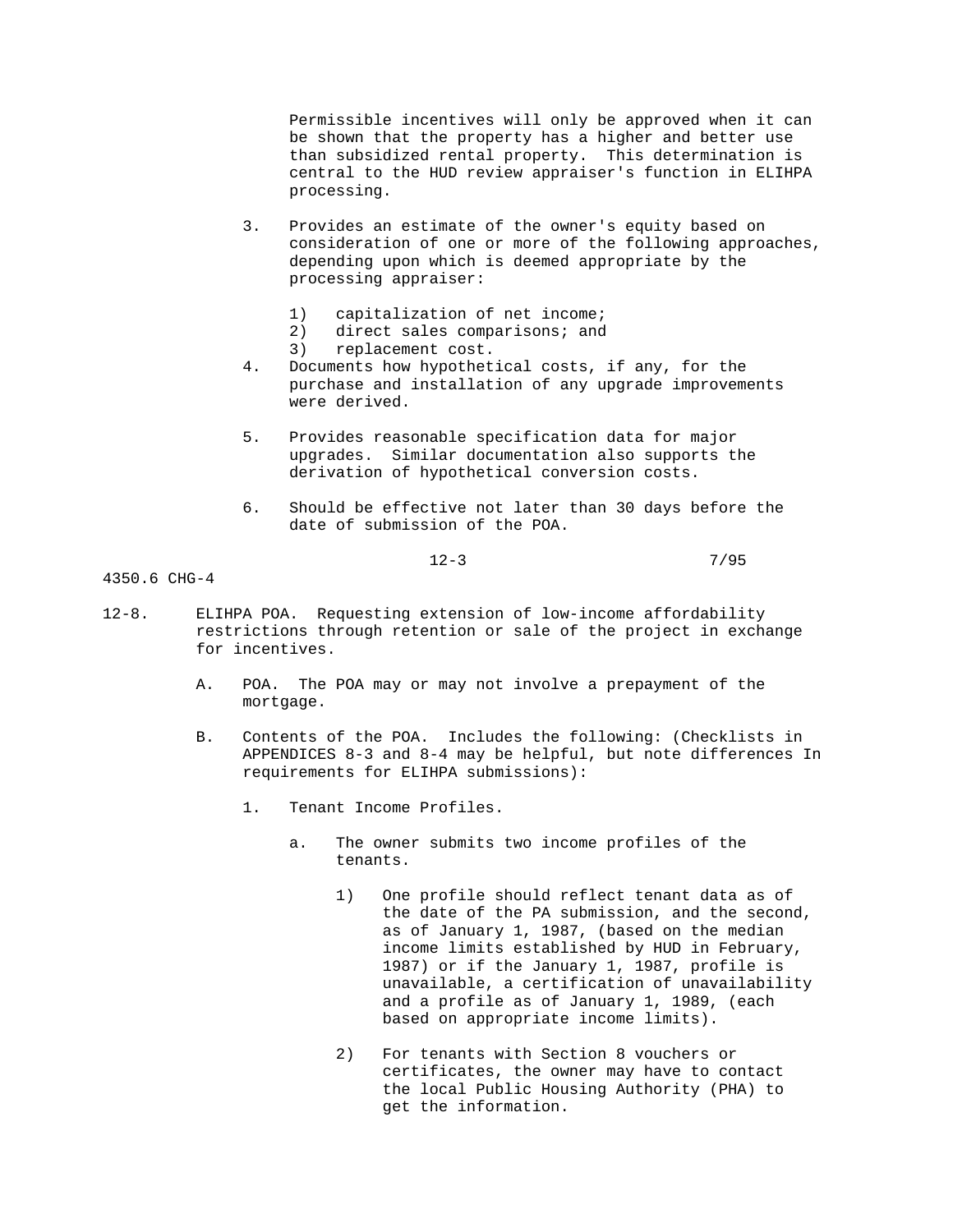|          | 3) | The profile as of POA submission must include<br>the following information for each unit:                                                                                                                                                        |
|----------|----|--------------------------------------------------------------------------------------------------------------------------------------------------------------------------------------------------------------------------------------------------|
|          |    | A code number to maintain tenant<br>$\circ$<br>anonymity;                                                                                                                                                                                        |
|          |    | Unit type;<br>$\circ$                                                                                                                                                                                                                            |
|          |    | Family size;<br>$\circ$                                                                                                                                                                                                                          |
|          | b. | Family's gross annual income and its classification<br>as very low, low-, or moderate-income;                                                                                                                                                    |
|          | 1) | Very low-income (gross annual income is less<br>than or equal to 50 percent of area median<br>income adjusted for family size);                                                                                                                  |
| 7/95     |    | $12 - 4$<br>4350.6 CHG-4                                                                                                                                                                                                                         |
| $(12-8)$ | 2) | Low-income (gross annual income is greater<br>than 50 percent, yet less than or equal to 80<br>percent of the area median income)                                                                                                                |
|          | 3) | If an owner chooses to use Flat Rents, the<br>low-income group is further divided into the<br>following sub-groups:                                                                                                                              |
|          |    | Low One (51-60 percent of area median<br>а.<br>income);                                                                                                                                                                                          |
|          |    | b.<br>Low Two (61-70 percent of area median<br>$income$ );                                                                                                                                                                                       |
|          |    | Low Three (71-80 percent of area median<br>$\mathsf{c}$ .<br>$income$ );                                                                                                                                                                         |
|          | 4) | Moderate-income (81 percent to 95 percent of<br>the median family income adjusted for family<br>size).                                                                                                                                           |
|          | 5) | Market income tenants (95 percent of median<br>and above) are included in the tenant census<br>for purposes of phased-in rents and<br>proportionality though these tenants will be<br>replaced by moderate-income tenants when they<br>move out. |
|          | 6) | Number of vacant units (allocated to very low-<br>, low- and moderate income in proportion to<br>the share of occupied units in each category);                                                                                                  |
|          | 7) | Approved non-revenue units are not counted.                                                                                                                                                                                                      |
| 2.       |    | A description of any proposed changes in the status or<br>terms of the mortgage or regulatory agreement.                                                                                                                                         |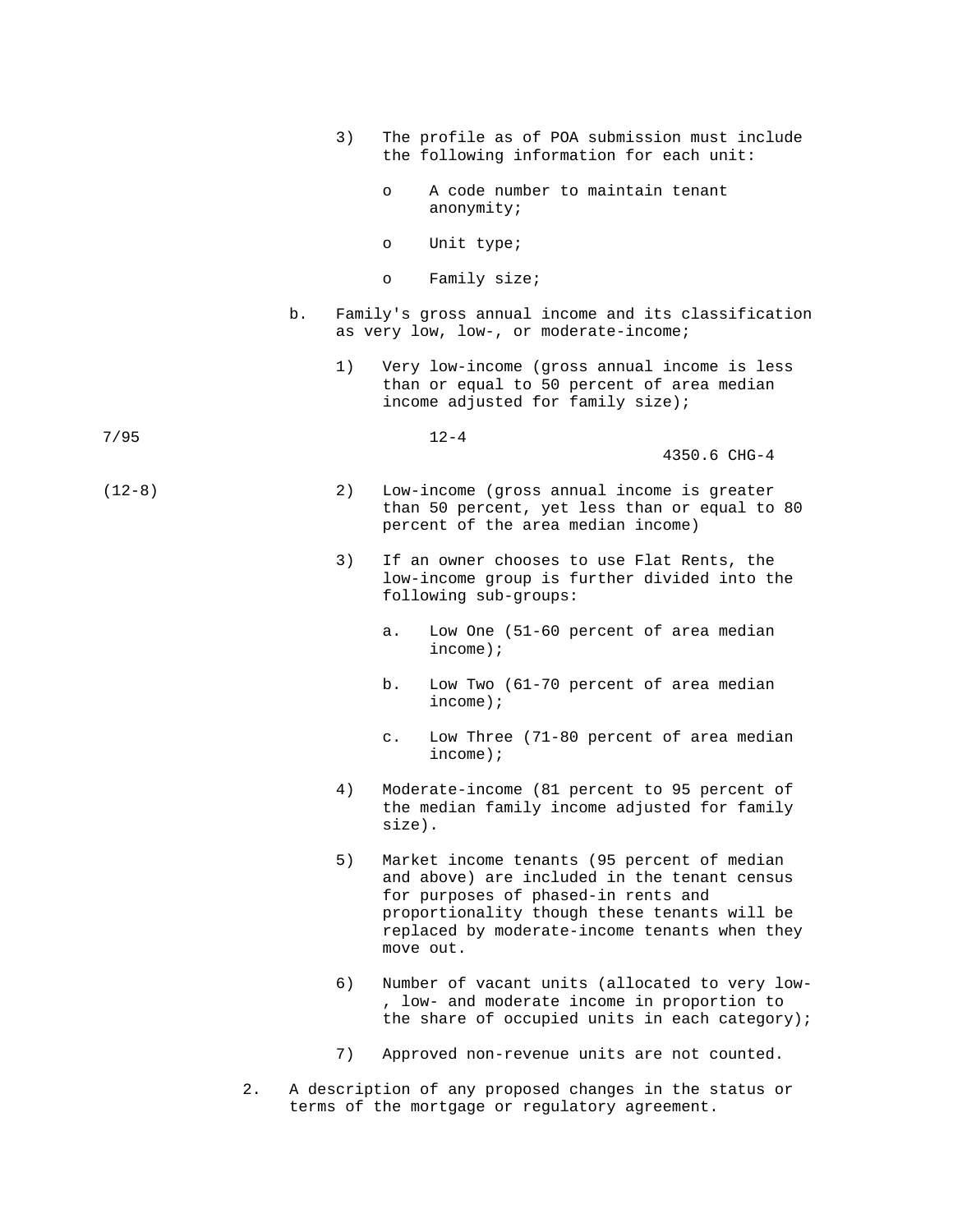3. A description of any proposed changes in the low-income affordability restrictions (i.e., rents, occupancy restrictions), and a detailed assessment of the effect of these proposed changes on each tenant of the project or a statement that there are no changes.

$$
12-5 \t\t\t\t 7/95
$$

4350.6 CHG-4

(12-8) Relocation and displacement requirements are covered in Chapter 10.

- 4. A complete Transfer of Physical Assets (TPA) package [if the POA proposes a change in ownership]. (See Chapter 13 of HUD Handbook 4350.1 REV-1). The TPA must contain complete details of any secondary financing.
- 5. A description of any outstanding findings of noncompliance with the Fair Housing Act (FHA); Title VI of the Civil Rights Act of 1964; Executive Order 11063; Section 504 of the Rehabilitation Act of 1973; Age Discrimination Act of 1975; or with respect to the project Regulatory Agreement.
- 6. A waiver request by the owner, if appropriate.
- 7. A list of any incentives (refer to paragraph 12-10) which the owner may request in exchange for extending the low income use of the project for the remaining mortgage term. The list should include dollar values for each incentive, e.g., rent increases, amount of the Section 241(f) equity loan, amount of Flexible Subsidy (FS) loan, etc.
- 8. A FS Capital Improvement Loan Application (CILA) by a nonprofit purchaser (only a nonprofit will qualify) if the POA proposes to make improvements using this program. Purchaser submits a complete FS package, including a comprehensive Management Improvement and Operating Plan (MIO), supported by specifications and cost estimates. HUD Handbook 4355.1 contains guidance and procedures for completing a Flexible Subsidy application. HUD will not award final approval of the POA until the CILA is fundable under a Notice of Fund Availability (NOFA).
- 9. Documentation that the owner has sought assistance through State and local government agencies and a complete description of any assistance which such agencies will provide.

| 7/95 |  | $12 - 6$ |
|------|--|----------|
|------|--|----------|

- 
- (12-8) 10. Complete description of the present debt secured by the project, including current balances, interest rate, monthly mortgage payments to principal, interest and MIP,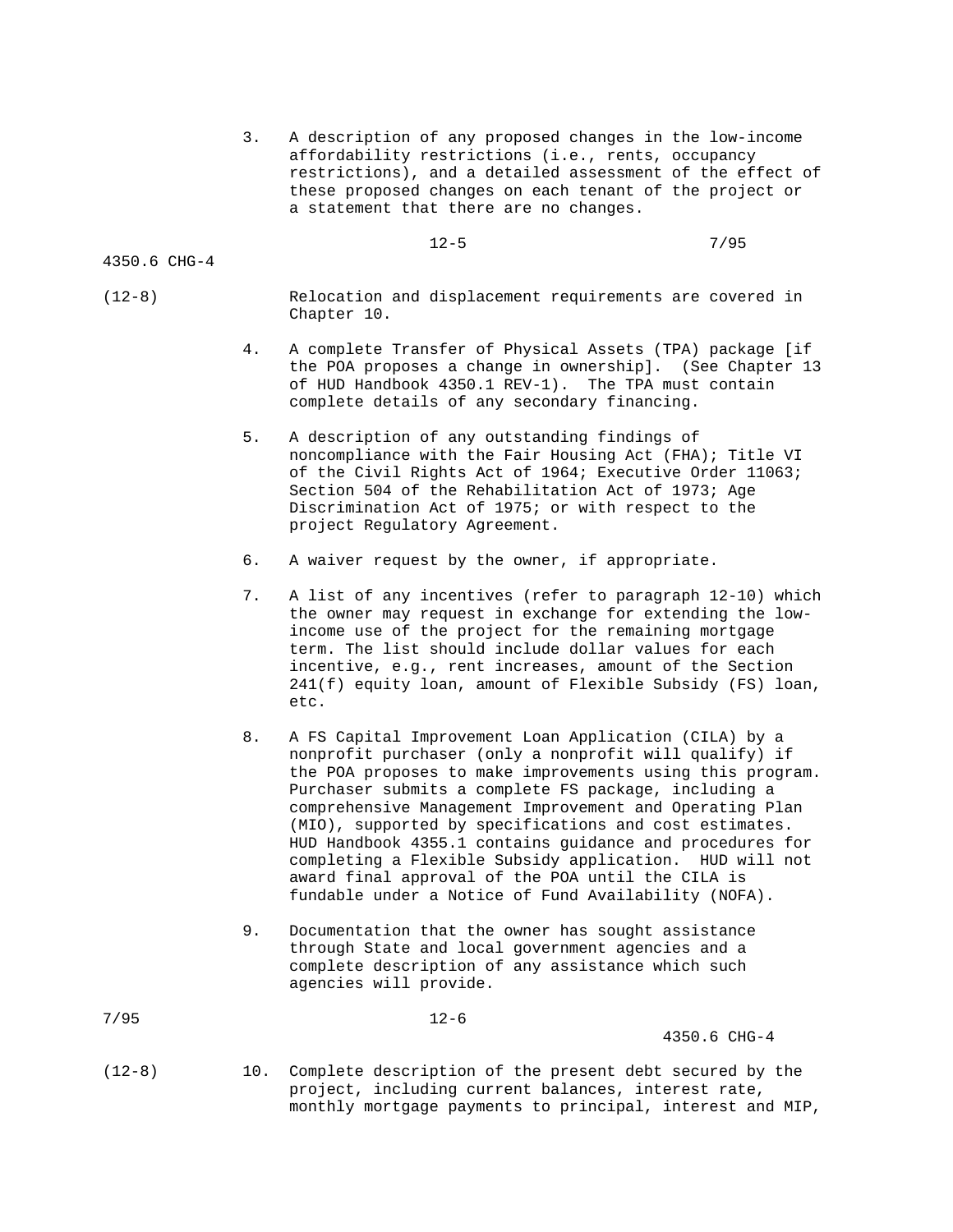maturity date of the mortgage and copies of:

The first note and mortgage,

 All ancillary notes and mortgages, loans by public agencies, e.g., loan for rental rehabilitation and any other mortgage liens and, Partnership debt secured by a mortgage lien.

- 11. A detailed statement of the proposed rental structure (Form HUD-92458) at the property reflecting all the project information and the rental structure with incentives. Rents may be increased; however, they must remain affordable.
- 12. Certification using the format provided in APPENDIX 8-5, Form HUD-9611, Low-Income Housing Tax Credits (LIHTC) certification of owners, concerning the owner's intent regarding the use LIHTC. Owner must disclose information detailing the use of LIHTC, or certify that tax credits will not be used.
- C. Results of HUD's Review. (See Chapter 8 for detailed discussion):
	- 1. Prepayment is approved and the owner will receive incentives from the Federal government in return for agreeing to conditions related to the continued use of the project as low-income housing;
	- 2. Prepayment is not approved but incentives are granted under the same conditions as in the preceding paragraph;
	- 3. Prepayment is not approved, and HUD will not offer incentives of any kind.
- 12-9. POA REQUESTING PREPAYMENT AND TERMINATION OF AFFORDABILITY RESTRICTIONS. See Chapter 8, Section 6 for the list of findings HUD must make to approve a POA to terminate low-income affordability restrictions, submission requirements, and processing instructions.

```
12-7 7/95
```
# 4350.6 CHG-4

12-10. INCENTIVES TO EXTEND LOW-INCOME USE. The following are incentives available to owners who agree to extend the projects affordability restrictions for the duration of the original mortgage:

> NOTE: HUD WILL PROVIDE INCENTIVES ONLY IF: (1) THE APPRAISAL DEMONSTRATES THAT THE PROPERTY HAS A "HIGHER AND BETTER USE" THAN AS LOW-INCOME RENTAL HOUSING; AND (2) LOW-INCOME AFFORDABILITY RESTRICTIONS AT THE PROJECT ARE EXTENDED FOR THE REMAINING TERM OF THE MORTGAGE.

A. Increased Distributions. An incentive distribution may: 1)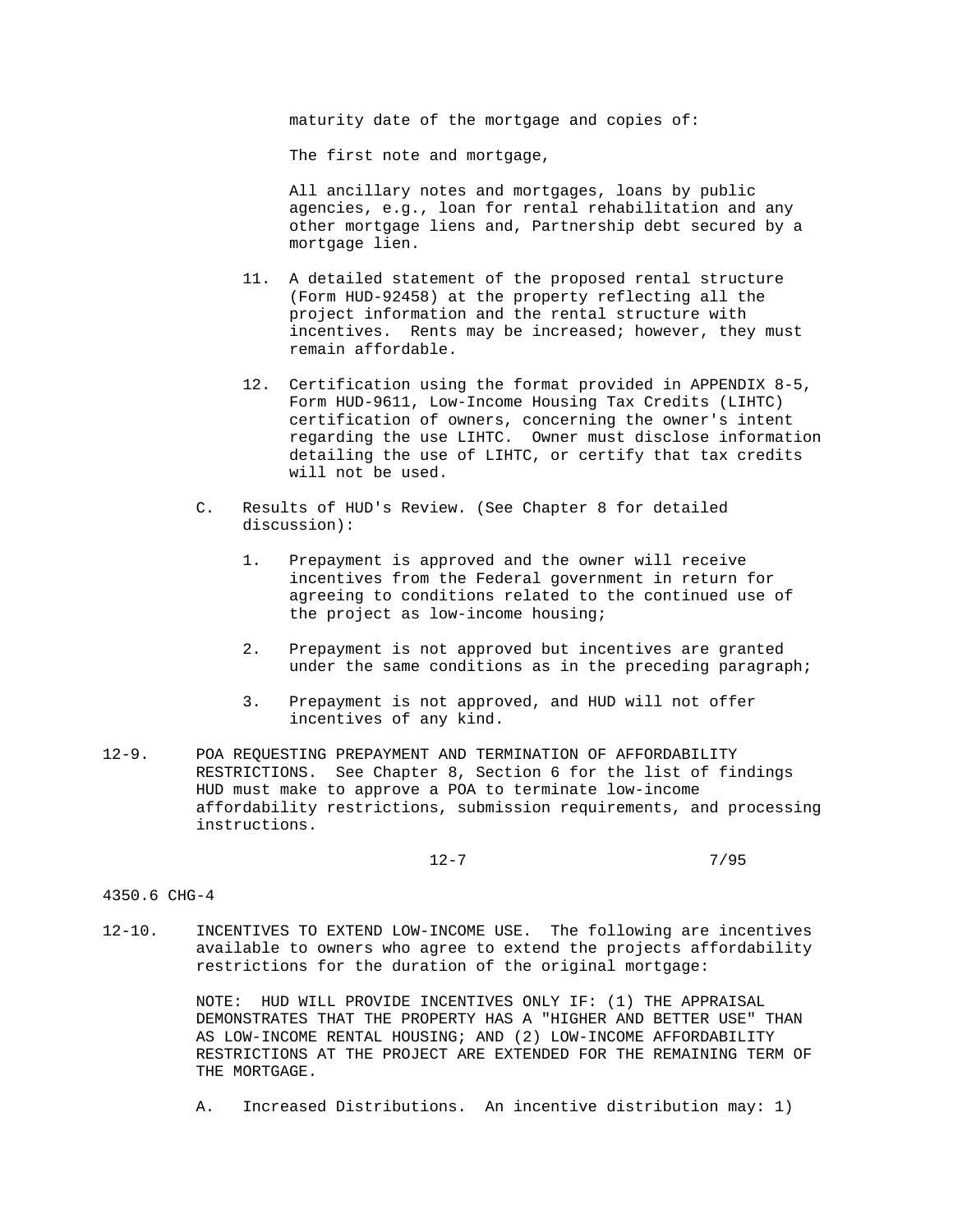stay at 6 percent of revalued equity; 2) increase the percentage of existing or revalued equity; or 3) be subject to the surplus cash computation. Section 221(d)(3) mortgagors may retain all rental collections beyond normal operating costs and debt service as distributable, subject to the surplus cash computation.

- 1. The percentage of equity allowed as distributions will be calculated as the projected net cash flow (after full rent stabilization with a 5 percent vacancy factor and management fee not to exceed \$45.00 per unit per month) divided by the new equity base (recalculated equity). Using current projections, the resulting increased percentage is the mortgagor's annual authorized return on equity. HUD applies this rate of return to the projects new equity base (equalling the appraised value as concurred by HUD at POA approval) minus the amount of secured debt. If the mortgagor chooses to obtain secondary financing, the amount of the second mortgage will be subtracted from the new appraised value, with the remaining balance of the first mortgage, to calculate the nev equity base. Annual adjustment increases will be budget-based.
- 2. Surplus Cash Distribution. There will be no restrictions on the distribution of surplus cash, as defined in the Regulatory Agreement. Total rents for surplus cash projects are subject to annual increases using an Annual Adjustment Factor (AAF).

4350.6 CHG-4

- (12-10) 3. Section 236 projects remain subject to the surplus cash computation and collection and remittance to HUD of all excess income. Distributions may be taken only after the local HUD Office has determined that the project is properly maintained and all reserve accounts are properly funded.
	- B. The Production Branch appraiser can approve an increase in an owner's equity based on the "As Is" value of the property. "As Is" value is the unsubsidized fair market value of the property, less the costs of any required repairs, upgrade improvements, and net discounted conversion costs that an owner would have incurred by an owner/converter in the marketplace to get the hypothetical highest and best use. Owner's equity is the net value of the property obtained by deducting all HUD-approved indebtedness from the "As Is" value.
	- C. SectIon 241(f) Equity Loan. If an owner borrows against the revalued equity base by obtaining a Section 241(f) equity loan, a conventional loan or any other long-term indebtedness, either secured against the property or unsecured, the equity portion of the Section 241(f) loan amount shall be added to the existing outstanding indebtedness for purposes of

7/95 12-8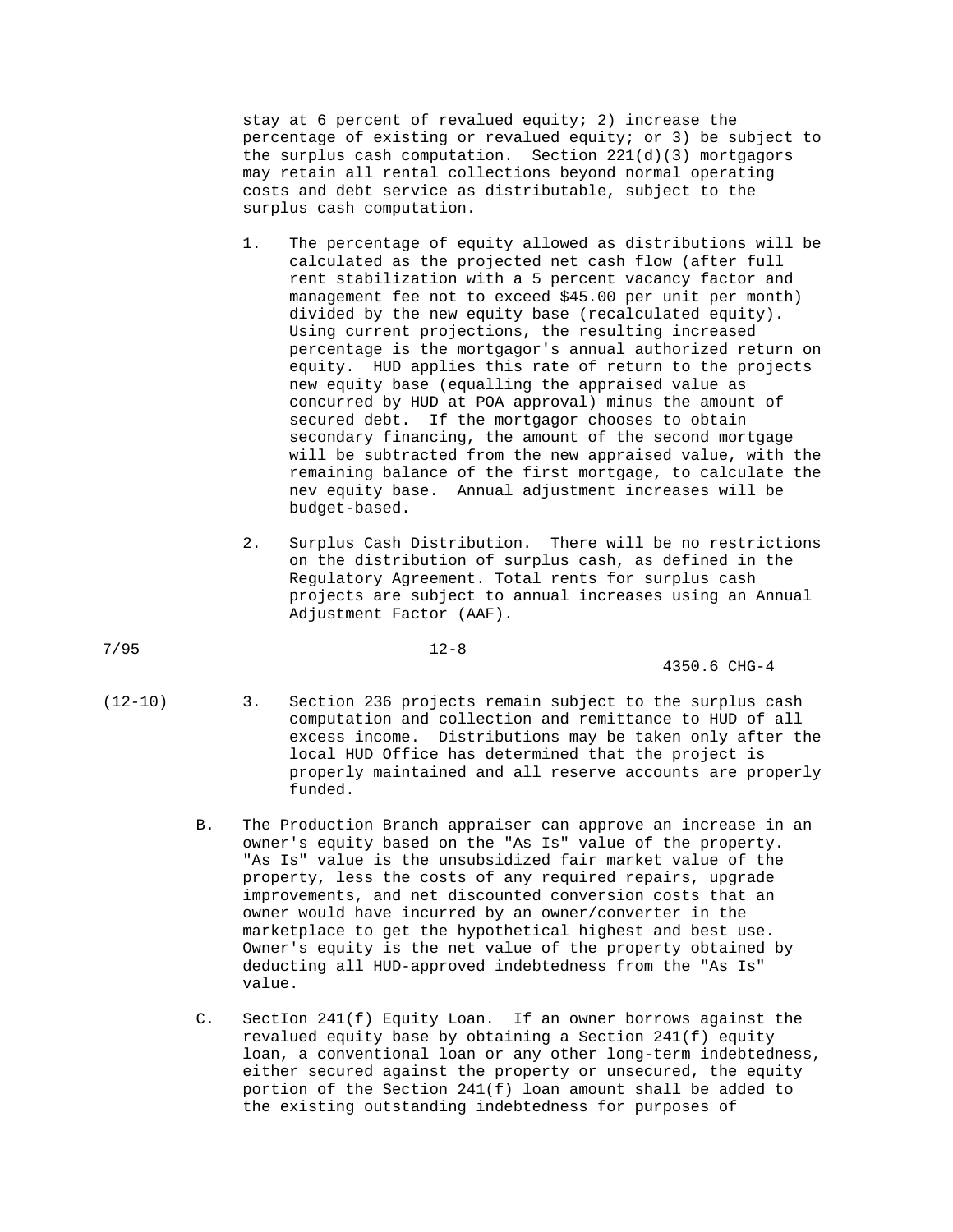recalculating the remaining equity base, i.e., recalculated equity, to determine the amount of limited distribution. An owner entity that does not request a 241(f) loan as an incentive either because it does not require a rehab loan, or prefers to apply for an equity loan at some future date will have the approved Authorized Annual Return (AAR) applied to the Revalued Equity amount to determine the amount of distribution. Refer to Production Branch Instructions for Processing POA under Title II of the Housing and Community Development Act of 1987;" Section 17, pp.40-41.

- 1. HUD cannot issue a commitment to insure a Section 241(f) loan before Final Approval of a POA. Approval of the POA qualifies the owner for loan eligibility and provides sufficient operating income to support a 241(f) loan.
- 2. Section 241(f) loan applications must be accompanied by the certification of LIHTC tax credits required by Notice H90-17. Refer to APPENDIX 8-7 for the required documents.

```
 12-9 7/95
```
- (12-10) D. Non-Insured Financing. HUD will only approve proposed non insured secondary financing if, upon evaluation, it proves to be cost effective and assures HUD's security.
	- E. Access to Reserves in Extensions and Sales Transactions. Owners may be permitted access to the Residual Receipts Account if projects are in good physical condition, as determined by the local HUD Office. Escrow and trust accounts (tax, insurance, and tenant security deposits) must be properly funded. Owners may also have access to the Reserve for Replacement Account (RRA) provided the required repairs have been completed. AM will determine if the RRA is sufficiently funded. Also, current policy permits access to RRAs in sales transactions.
	- F. Rent Increases. "Monitoring Project Rent Increases After POA Approval".
	- G. Section 8 Loan Management Set Aside (LMSA).
		- 1. Existing units. HUD will increase section 8 rents to the lesser of:
			- a. The Fair Market Rents (FMR) or
			- b. The Project Specific Rent (PSR).
		- 2. New units. HUD will provide new Section 8 Loan Management Set Aside (LMSA) units for all very low-income tenants at the lesser of the FMR or the Project Specific Rents (PSR). HUD also may provide Section 8 assistance to lower income tenants (51-80 percent of median income) in a sale to the tenants or a qualified nonprofit entity.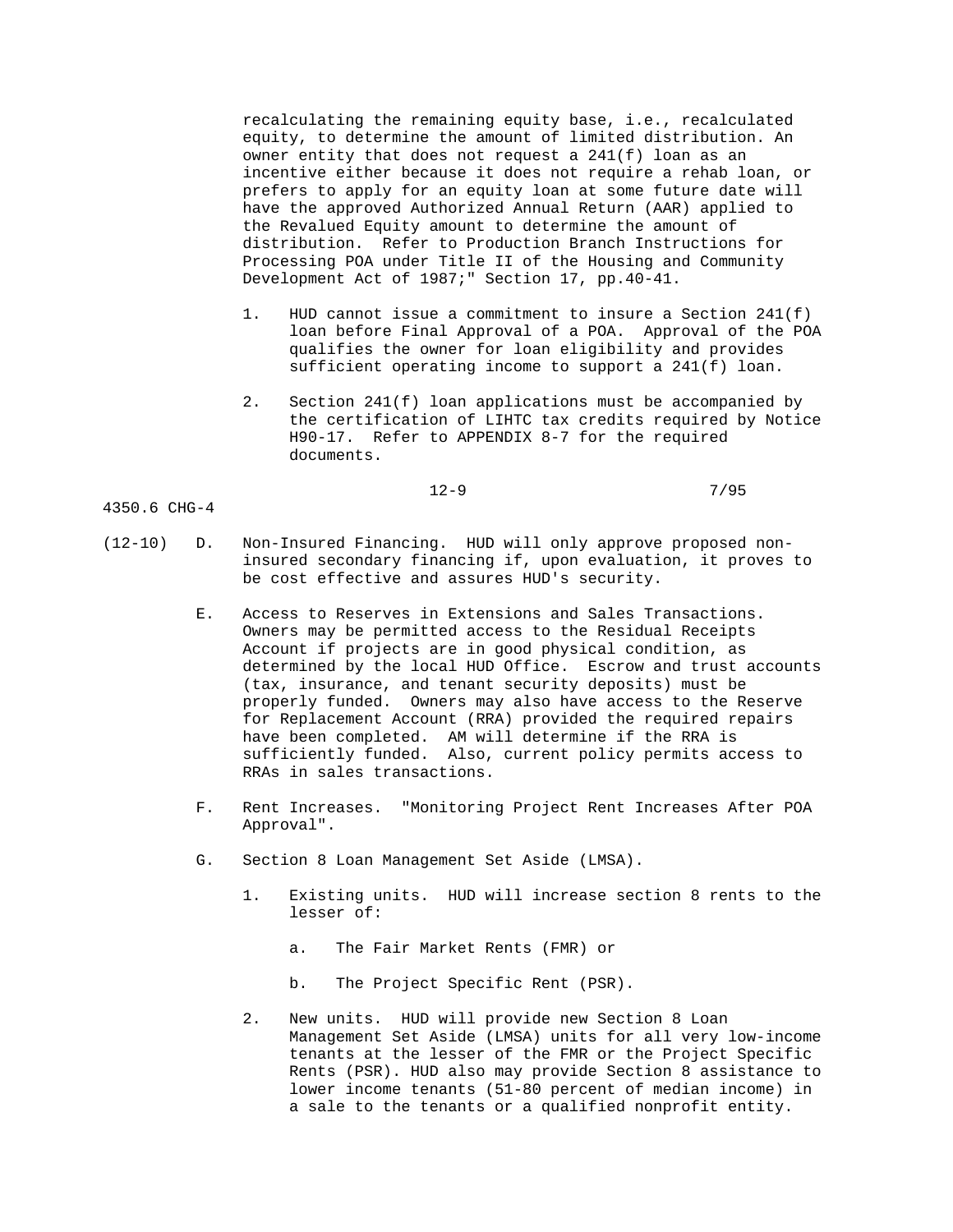- 3. Subject to appropriations, law and the availability of funds, HUD will extend the contracts pursuant to a POA.
- H. If HUD is unable to extend these LMSA contracts or provide comparable assistance, HUD will take the following successive actions:

$$
7/95 \hspace{3.2cm} 12-10
$$

4350.6 CHG-4

- 
- (12-10) 1. Modify the rent and occupancy restrictions that are dependent on the Section 8 LMSA and which the owner agreed to maintain in executing the Use Agreement;
	- 2. Release an owner from the rent and occupancy restrictions. If these actions result in default of the insured loan, revise the POA affordability restrictions.
	- I. Flexible Subsidy. Flexible Subsidy Capital Improvement Loans (CILS) are only available to nonprofit Purchasers of ELIHpA projects with insured mortgages. The loan may be a deferred note (payable on sale or refinancing of the project) with a term coincident with the expiration of the project's insured mortgage note, accruing interest at a rate of 1 percent. Projects with HUD-held mortgages or State Agency non-insured financing are eligible for CILs as an ELIHPA incentive and will be funded according to a published NOFA funding schedule. Although the POA may request a CIL as an incentive and AM may review and give Preliminary approval of the POA including a CIL, HUD may not give final approval until the CIL is funded under a Notice of Fund Availability (NOFA). If an owner requests this incentive, a complete Flexible Subsidy package including a Management Improvement and Operating (MIO), detailed specifications, cost estimates, and LIHTC tax credit certification must be included with the POA. HUD Handbook 4355.1 contains instructions for Flexible Subsidy assistance.
	- J. Prepayment of the original HUD-insured or HUD-held loan provided project meets criteria for prepayment and termination of the regulatory agreement. See Chapter 11 for processing instructions.
	- K. Transfer of Physical Assets (TPA). Transfers to a qualified nonprofit organization, limited equity tenant cooperative, public agency, or other entity acceptable to HUD will be considered. If a POA involves a TPA, the POA and the TPA must be reviewed and approved concurrently. Approval of the TPA should be obtained before granting preliminary approval of the POA. TPA applications must be prepared according to the instructions in HUD Handbook 4350.1, REV-1, Chapter 13,

$$
4350.6 \text{ CHG-4}
$$

$$
12-11 \t\t 7/95
$$

(12-10) L. Delinquent and Defaulted HUD-held Mortgages. Will include a plan to reinstate and maintain the HUD-held loan at the time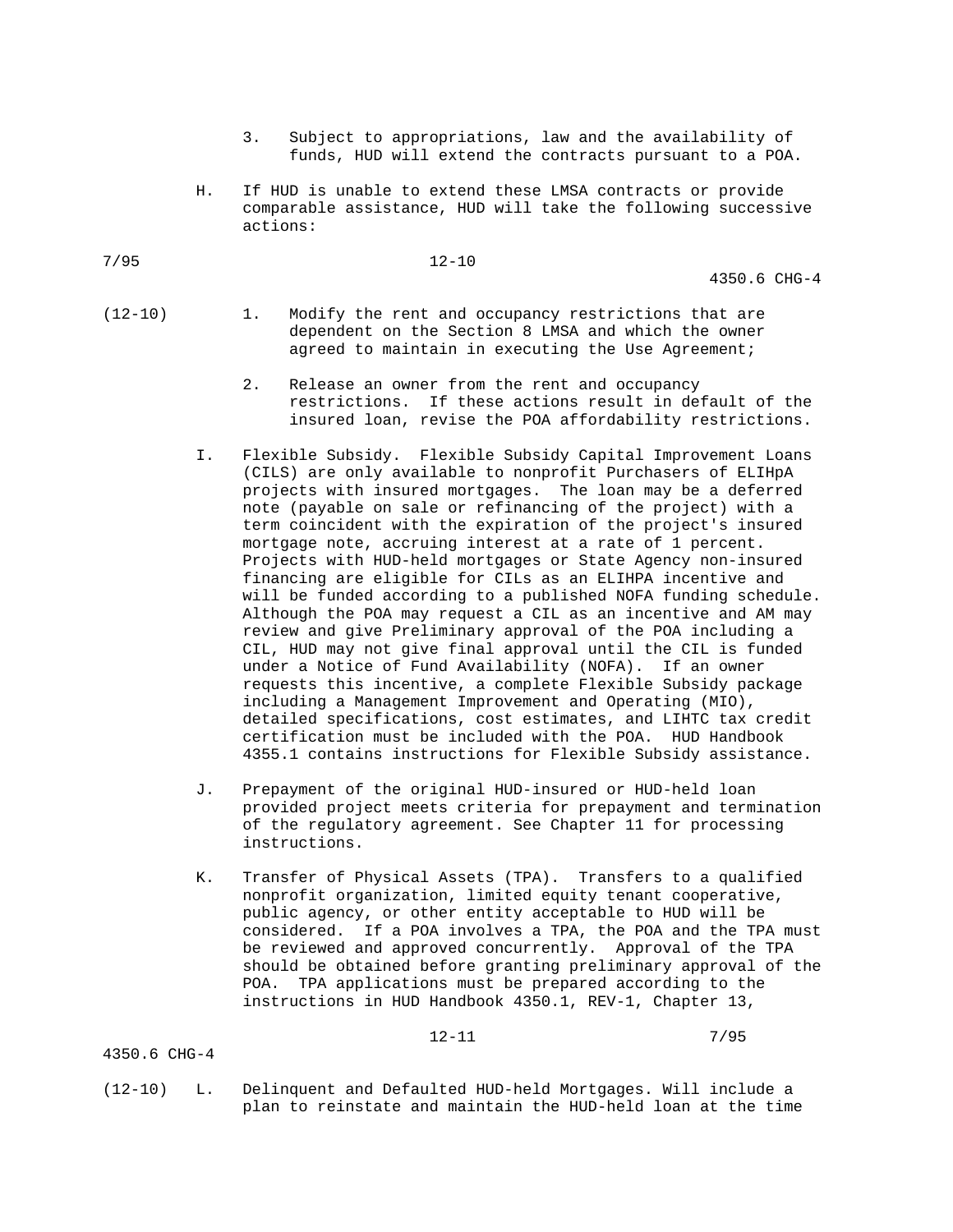of approval of the POA.

- 1. Incentives such as equity loans may be used to reinstate the defaulted HUD-held mortgage. In rare instances, a provisional workout agreement may be necessary, e.g., a project requiring an extensive repair program.
- 2. Mortgages in default and under workout may provide for incentive compensation to be received by the owner only after reinstatement of the mortgage. The approval of the POA proposing incentives is contingent on satisfactory completion of the workout. (Increases in distribution rates or amounts provide little incentive when the regulatory agreement prohibits distributions due to the mortgage default). All proposed workouts must be consistent with the instructions contained in Handbook HUD 4350.1 REV-1, Chapter 11.
- M. Project Oversight Costs are reasonable expenses incurred by a nonprofit purchaser in hiring third parties to help the purchaser's board of directors in making ownership decisions.
	- 1. Retroactive requests: Nonprofit purchasers with approved POAs receiving incentives before the publication of the Regulation at 24 CFR Part 248.5, are eligible to apply for this additional incentive. A POA may be amended to include project oversight costs.
	- 2. Project Expenses: Limited to the lower of:
		- a. justified costs for approved purposes;
- b. one (1%) percent of the Gross Rent potential (GRP); or
	- c. \$10,000.
	- 3. HUD will allow additional expenses, as required, for maintenance of the nonprofit organization itself,

7/95 12-12

- 
- (12-10) organization itself, including changes in organizational documents (articles and by-law amendments).
	- 4. The Multifamily Housing Director may adjust these standards based on the actual costs for these services.
	- 5. The AM Branch will provide the Production Branch appraiser with the determination of the oversight costs to be included in the operating expenses on the Form HUD- 92264 before the completion of the Section 241(f) loan commitment.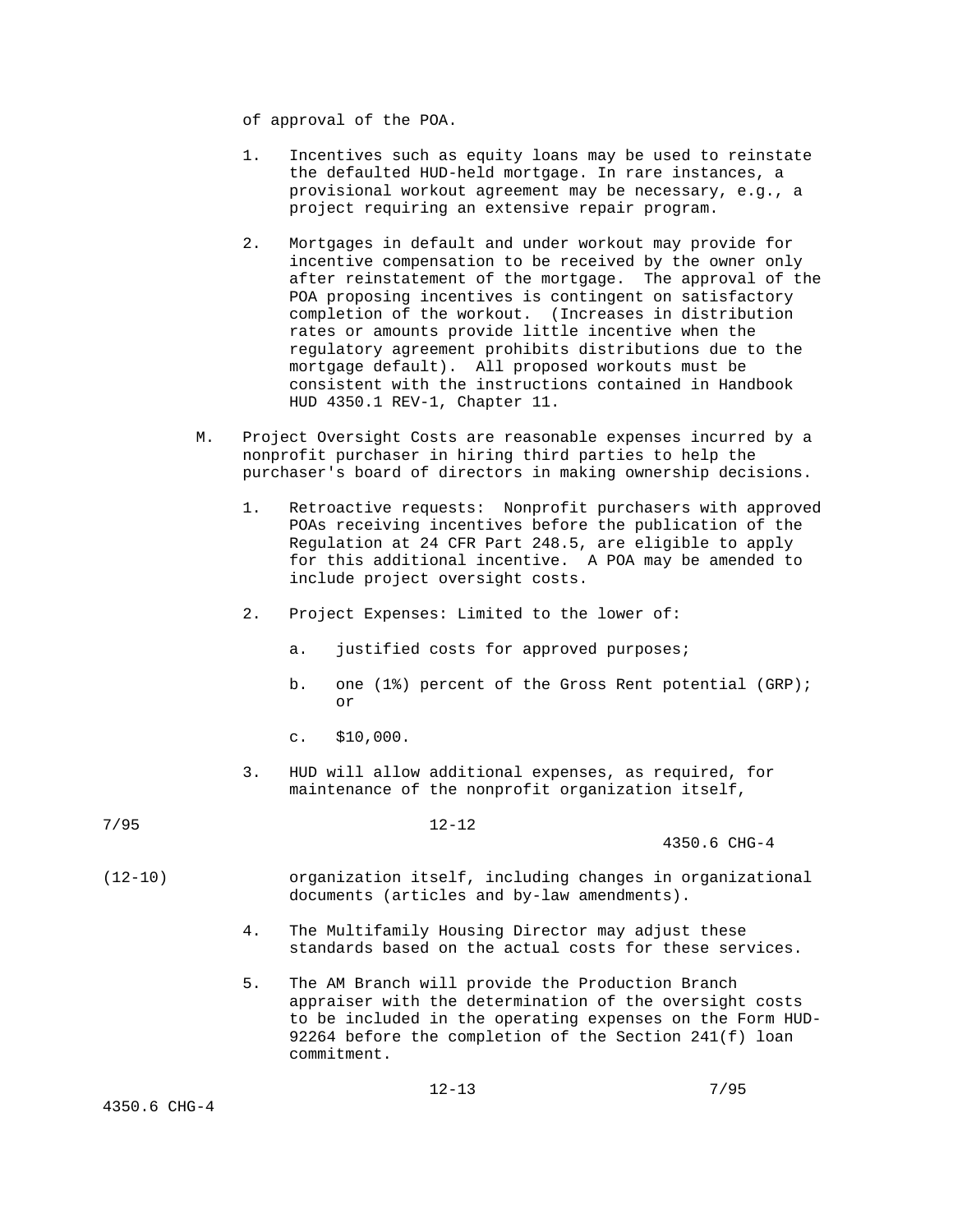# Section B

### Reviewing and Evaluating the ELIHPA POA

- 12-11. General. AM staff reviews and analyzes a POA adhering to strict statutory review and processing time frames The guidelines that follow apply to all POAs:
	- A. Initial review. The AM staff of the local HUD Office performs an Initial review of the POA.
		- 1. All major components of the contents of the POA (listed in Paragraphs 2-5 (A through I) above must be present.
		- 2. An acknowledgement or rejection letter (APPENDIX 12-2) must be issued within 5 days of receipt of the POA [LOG date).
		- 3. If major components are missing, immediately return the POA to the owner with a brief letter which indicates the missing parts.
	- B. Receipt. Upon receipt and acknowledgement of a complete POA, AM staff begins the formal review.
	- C. Project history. The AM staff reviews the project's history (mortgage documents, the docket, and other project files) for agreements such as a Flexible Subsidy Use Agreement, Urban Renewal Agreement, Land Disposition Agreement, known zoning restrictions or rent control ordinances that may restrict the occupancy or use of a project.
		- 1. If a POA proposes prepayment and termination of affordability restrictions, a prior agreement may not preclude prepayment of the mortgage; however, it may restrict the use of the property to low-income use for the duration of the original mortgage.
		- 2. If a POA requests Incentives in exchange for an extension of affordability; such a restrictive agreement may preclude the Project from having a "higher and better use" than low-Income housing, and therefore, prohibit the Department from awarding incentives.

$$
7/95
$$

4350.6 CHG-4

(12-11) D. A deficiency in the POA is anything that prohibits HUD from approving the POA.

 $12 - 14$ 

- 1. Inform the owner of any deficiencies in the Plan within 60 days [Log date sent] of the Office's acknowledgement of the POA.
- 2. A complete Notice of Deficiencies must contain sufficient detail to enable the owner to make the necessary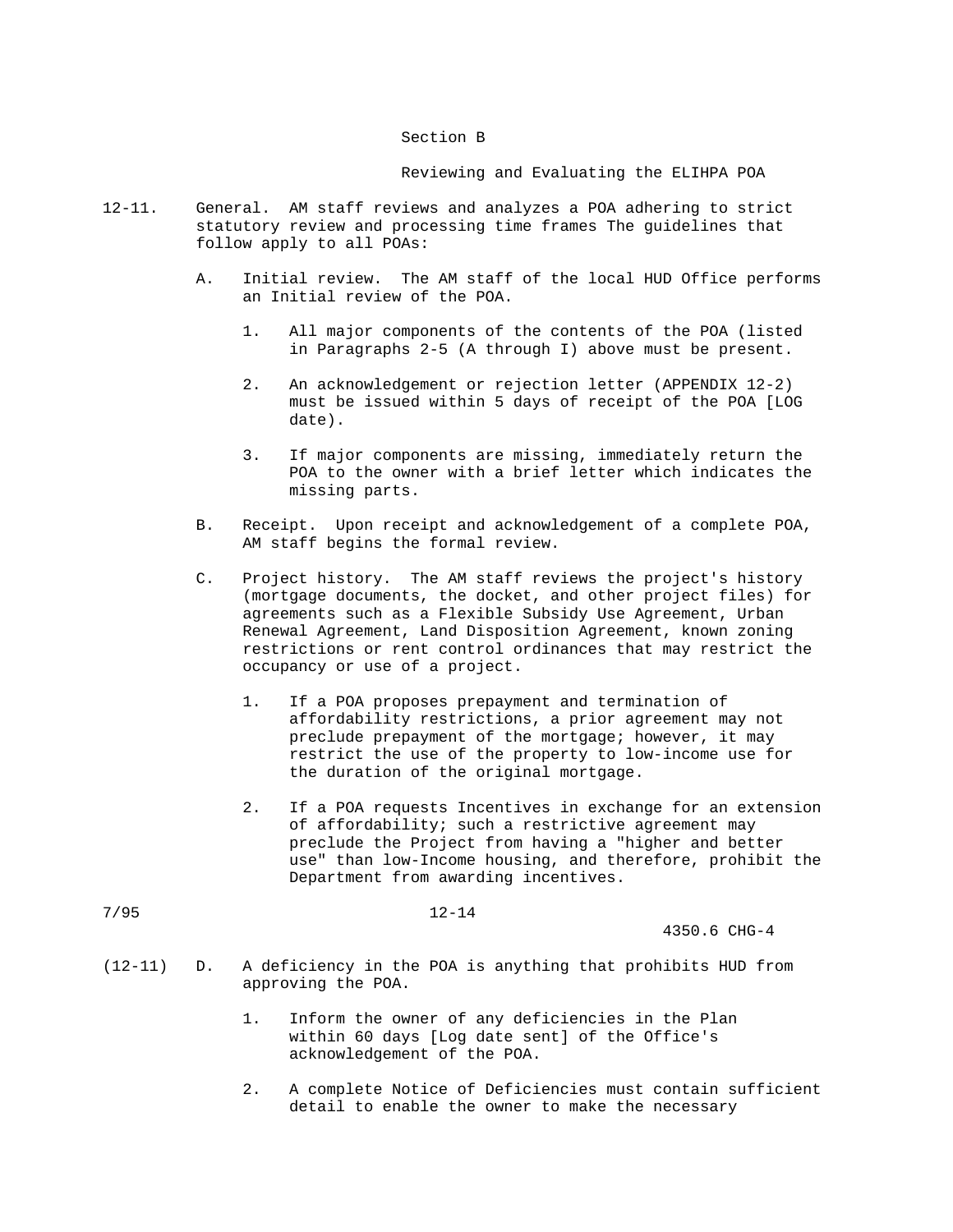corrections and must include the local HUD Office's recommendations for correction.

- 12-12. POA Requesting Incentives and Extension of Affordability Restrictions. The following guidelines cover POAs involving incentives and the extension of low and moderate-income restrictions at the property:
	- A. Requirements For Approval. To approve a POA involving incentives, HUD must determine that the project meets the following requirements;
		- 1. The owner will maintain the low and moderate income affordability restrictions at the property for a period not less than the remaining term of the original mortgage. If the mortgage was reduced at final endorsement and the amortization schedule and monthly Level Annuity Monthly Payment (LAMP) were not adjusted, amortization of the mortgage note may be completed before the original 40-year term. The owner must, in these cases, agree to maintain the affordabIlity restrictions for the original 40-year term.
		- 2. The project has a higher and better use other than low and moderate-income housing.
		- 3. The incentives are necessary to provide a fair return to the owner, but equity takeout loans may never exceed HUD's determination of the owner's "As Is" revalued net equity in the property, regardless of available surplus cash, loan source, or any other factors.
		- 4. A description of any outstanding audit findings or findings of non-compliance with the FHA; Title VI of the Civil Rights Act of 1964; Executive Order 11063; Section 504 of the Rehabilitation Act of 1973; Americans

12-15 7/95

- (12-12) with Disabilities Act; Age discrimination Act of 1975; the project Regulatory Agreement with a description of the resolution, or proposed resolution, of any such findings, or a certification that no violations exist.
	- NOTE: The owner must correct any violations before POA approval.
	- 5. Repairs are determined by the required project Preservation Capital Needs Assessment (PCNA). The AM staff will not approve a POA for a project that is in poor physical condition.
	- 6. Throughout the remaining term of any insured mortgage or use agreement, adequate expenditures will be made for the proper maintenance and operation of the housing.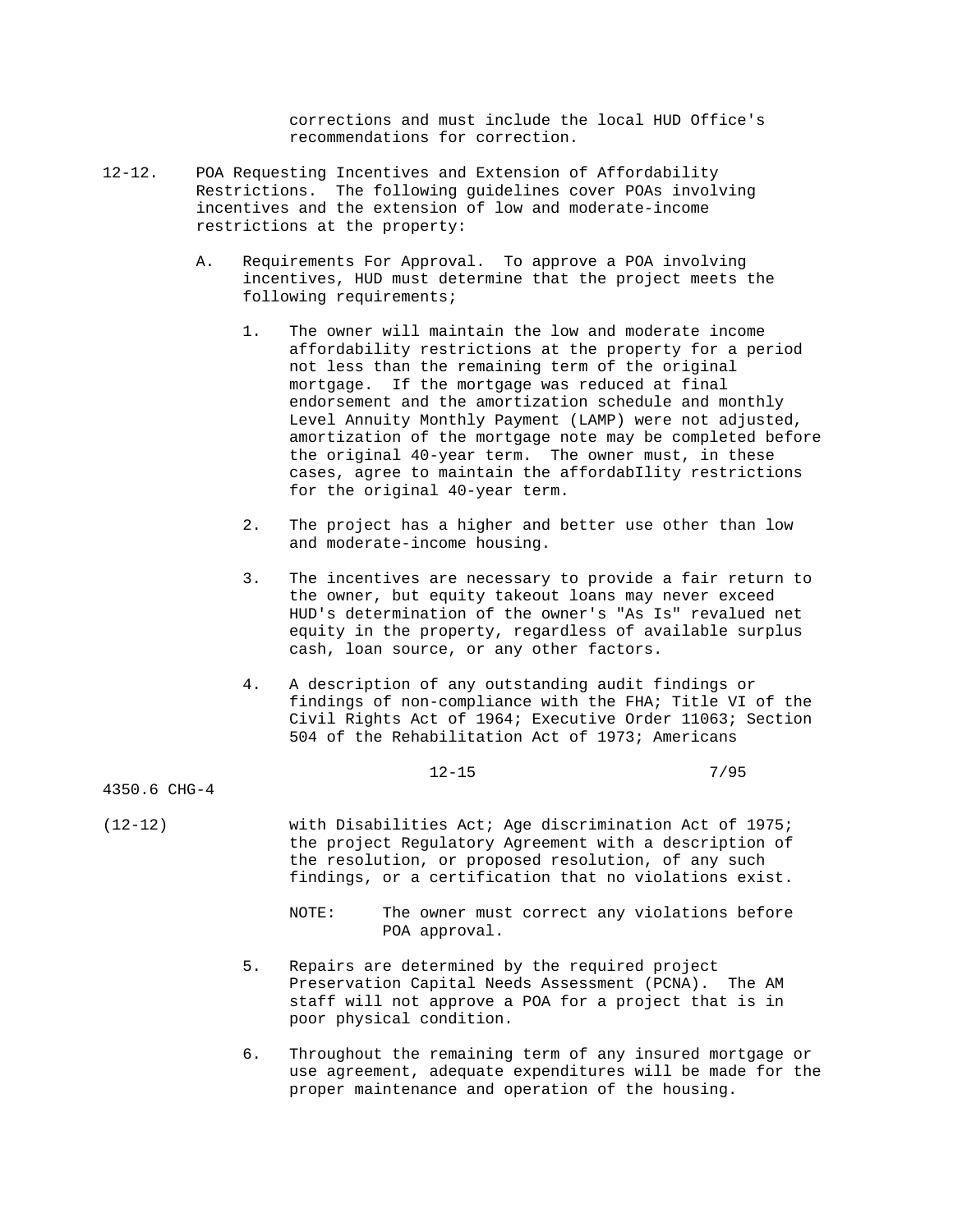- 7. The owner cannot displace current tenants (except for good cause).
- 8. If the POA involves a TPA, the local HUD Office will issue preliminary approval of the TPA.
- 9. If rents are increased because of incentives to maintain affordability:
	- a. The owner must recertify all tenants annually.
	- b. Any increase in rent contributions by current tenants will be to a level that does not exceed 30 percent of the adjusted gross monthly income of the tenant or the Section 8 Fair Market Rent (FMR) for the area, whichever is lower. The rent contribution must include all utilities. If utility allowances are in place, the amount of the utility allowance must be included to figure out the total tenant rent.
	- c. Any increase in rents paid by tenants living in the project at POA approval (except for increases made necessary by increased operating costs) must be

7/95 12-16

- (12-12) must be phased-in. Increases attributable to increased operating costs may also add to the amount of the phased-in rent increase. However, this "pass through" of operating costs occurs only during the phase-in period. The requirements at Paragraph 12-14 still govern maximum tenant rents.
	- d. Rent Phase-In. If the total rent increase is:
		- 1) Greater than 30 percent of the existing rent, it must be phased-in equally over a period of not less than 3 lease years; the first increase will occur upon the effective date of the POA and the subsequent two increases will occur annually.
		- 2) Greater than 10 percent yet less than 30 percent, it must be phased-in at no more than 10 percent per year.
	- e. Rent increases may not be phased-in less time than allowed by the above Paragraphs, c.and d. THE METHOD FOR IMPLEMENTING THE PHASE-IN IS PROVIDED IN (APPENDIX 11-1), FORM HUD-90010, "Owner's Calculation of Rent Phase-In Due to Approval of POA" designed to enable the owner to calculate the annual phase-in of the Total Tenant's Rent (TTP). This form calculates rent phase-in for both LIHPRHA and ELIHPA with a few minor changes noted on the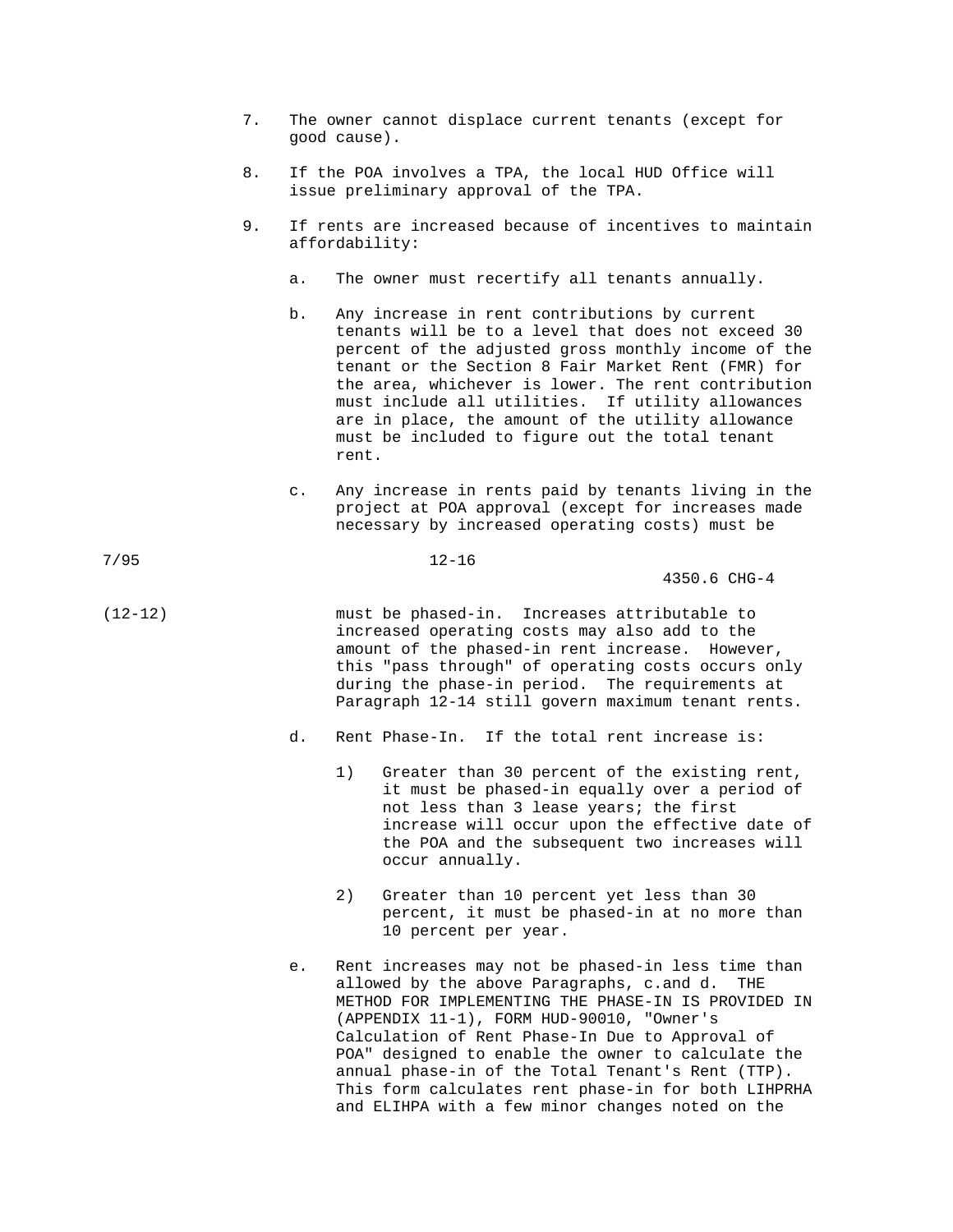form and instructions where Flat Rents and Floor Rents come into play. f. Rents for units becoming available to new tenants must be affordable at the lower of 30 percent of adjusted income or the FMR. g. Tenant Profiles. The owner must agree to maintain the units as affordable to the same tenant income 12-17 7/95 4350.6 CHG-4 (12-12) profile (percentages of tenants who are very low-, low-, or moderate-income) when determining the proportions. 1) When determining proportions, count market rate tenants as moderate-income tenants. Moderate-income tenants replace market rate tenants when they move out. The owner may admit a higher proportion of very low-income tenants; however, such additional very low-

the owner.

 2) If an owner chooses to divide the low-income group into subgroups of Low 1 (51-60 percent of Median Income), Low 2 (61-70 percent), and Low 3 (71-80 percent), because the owner chooses to use FLAT RENT FACTORS (FRF) for low and moderate-income families, the owner must maintain the tenant income profile for those subgroups. Vacant units divide in the same proportions as occupied units.

 income tenants will not receive Section 8 assistance under the POA, but may receive other Section 8 assistance or be subsidized by

- 3) The owner will reclassify a tenant when the tenant's income changes. A moderate-income tenant whose income decreases to below the very low-income limit may be reclassified and eligible for Section 8 assistance, if available.
- B. Reviewing and Evaluating the POA. To determine that the POA has met the above requirements, AM staff will require input from the Fair Housing and Equal Opportunity (FHEO) Division,

# 7/95 12-18

- (12-12) Production Branch, Valuation Branch and AE/C Branch. The Loan Management staff must send a copy of the POA and instructions for POA approval to each Branch.
	- 1. FHEO is responsible for informing AM whether the owner or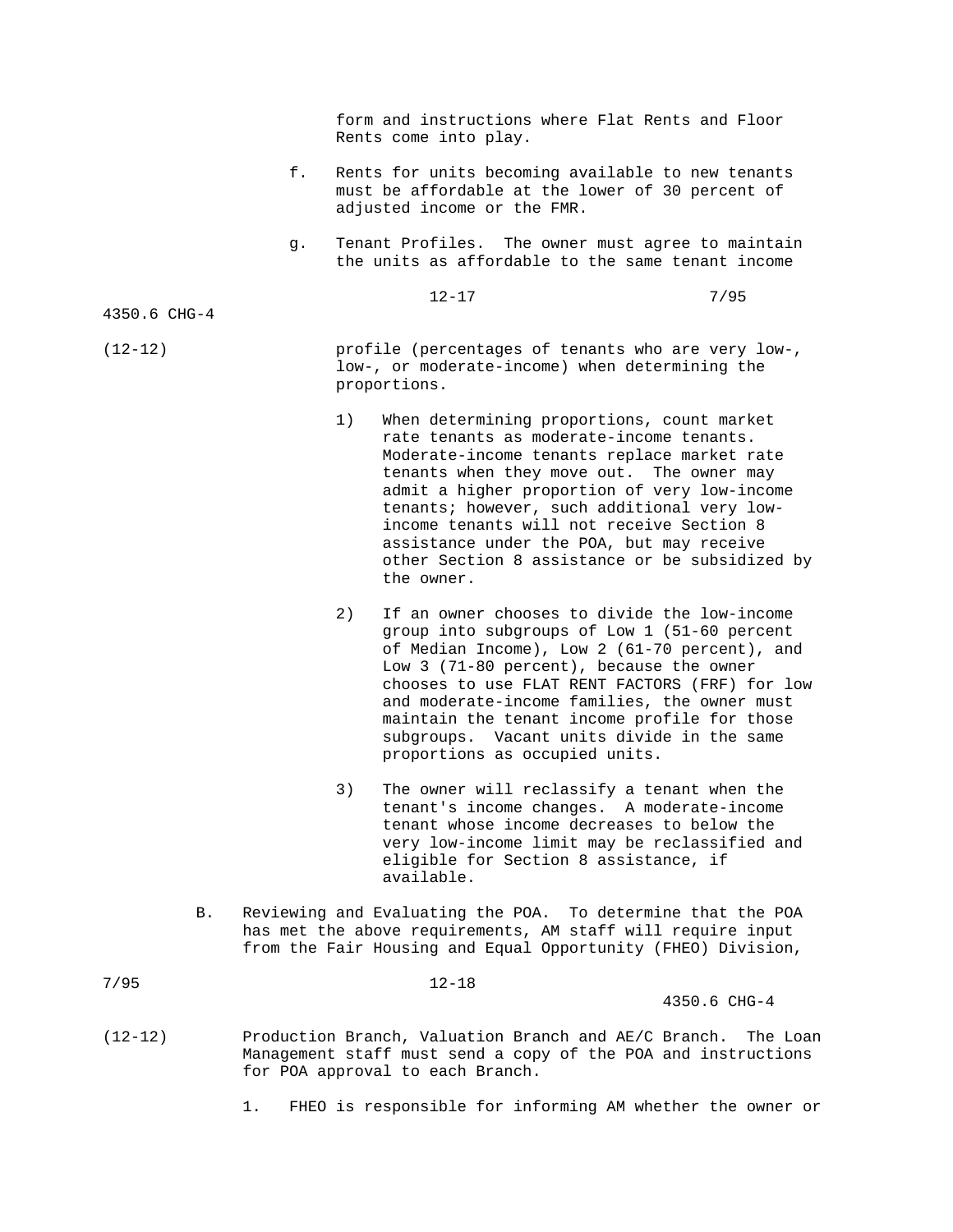management of the project has any outstanding findings of noncompliance with the FHA, Title VI of the Civil Rights Act of 1964, Executive Order 11063, Age Discrimination Act of 1975, the Rehabilitation Act of 1973.

- 2. Production Branch Appraiser. To establish the preservation value before the POA submission, an owner has the option to submit the appraisal within 60 days of receipt of the PCNA. The HUD appraiser, then, has 60 days to review the appraisal, make adjustments, if necessary, do its own appraisal and provide the value determination to the owner. The owner then has an additional 6 months from the date of the HUD value determination to submit a POA.
- 3. The HUD Appraiser reviews the owner's appraisal to determine:
	- a. whether:
		- (1) the appraisal's content and conclusions are accurate, and
		- (2) the project has a higher and better use than subsidized low and moderate income housing.
	- b. provides:
		- (1) a determination of value as non-residential housing both as restricted and unrestricted market rate rental housing, and
		- (2) rent comparables for unassisted units in the area to help the AM staff in determining Section 8 rents.

4350.6 CHG-4

Section C

Preservation Rents

- 12-13. Establishing Affordable Preservation Rents. The following are rules for achieving affordable rents under an ELIHPA POA involving the extension of affordability restrictions.
	- A. Section 8 LMSA. The number of Section 8 units will be based on:
		- 1. Very Low-Income Tenants. (Tenants whose gross annual income is less than or equal to 50 percent of the area median income). Section 8 may be provided for the greater of the number of very low- income tenants who either currently reside at the project, or resided at the project on January 1, 1987, (as determined by the income limits effective February 6, 1987).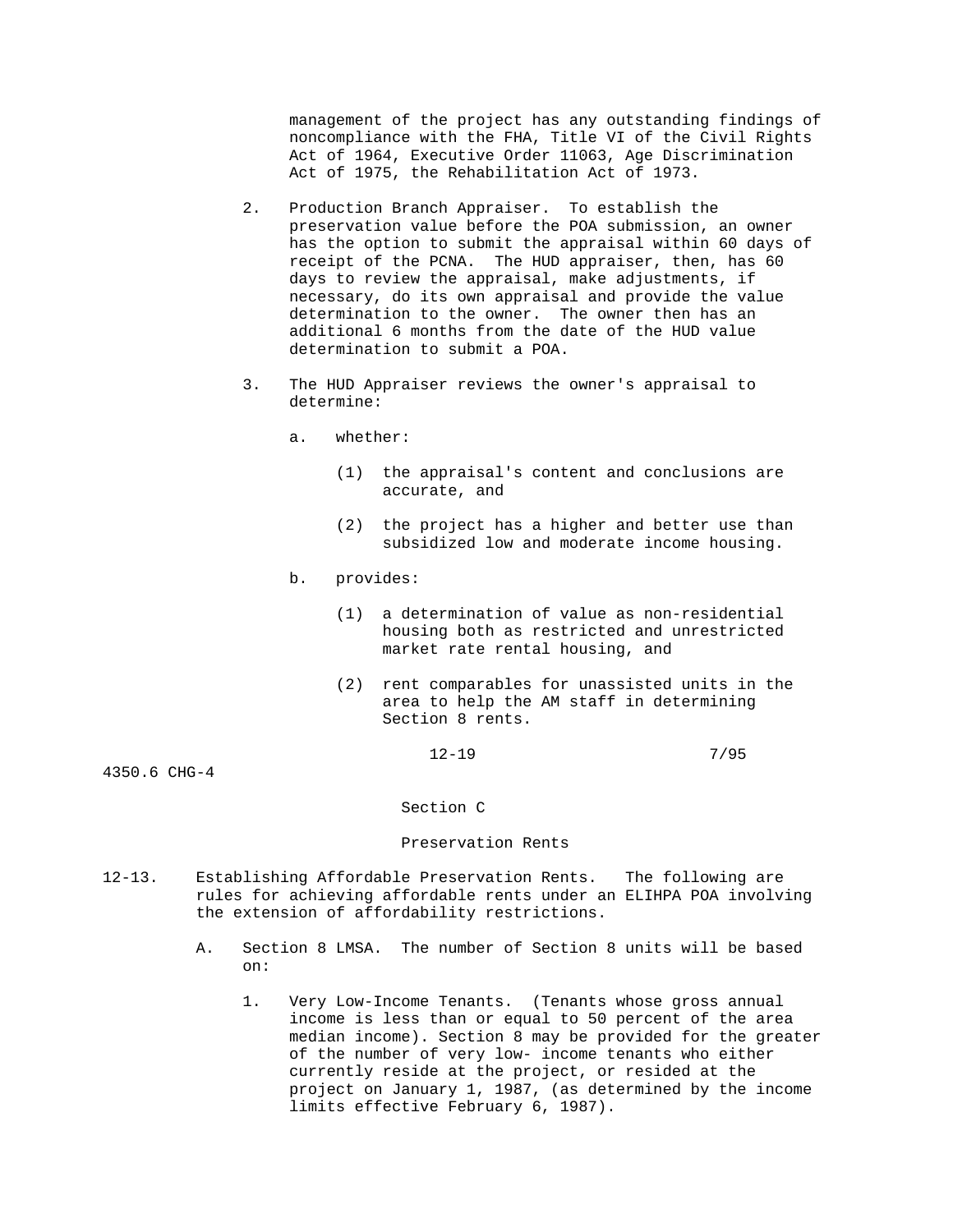- 2. Lower Income Tenants. (Tenants whose gross annual income is greater than 50 percent, yet less than or equal to 80 percent of the area median income Section 8 assistance may be provided to lower income tenants if the POA involves a sale of the property to the tenants or a qualified nonprofit entity. The number of LMSA units provided is dependent on which tenant income profile the owner will maintain: the profile established at January 1, 1987, or the current profile.
- 3. Section 8 Contract rents may exceed the rents established for comparable non-Section 8 units in the project, but may not exceed the lesser of the FMR for existing housing or the Project Specific Rents (PSR).
- B. FRFs. The Department has developed factors which produce rents which are substantially higher than current rents yet remain affordable for new low and moderate-income tenants. The rents are based on the "effective" median income for the area in which the project is located.

 The effective median income is the lesser of the median income or 125 percent of the national median income. If an owner

$$
7/95
$$

 $12 - 20$ 

- (12-13) median income. If an owner chooses to use "flat" rents for low-income families, the low- income groups (51 - 80 percent) divide into subgroups (51 60 percent, 61- 70 percent, 71 - 80 percent) to establish equitable rents for these households. To find the affordable factored rent multiply the "effective" median income by the appropriate "FRF." Factors break down by unit size and by income category. APPENDIX 12-3 lists the FRFs. Owners may find factors advantageous because they provide predictable Net Operating Income for purposes of refinancing or secondary financing.
	- C. Special Requirements for Projects under the Section 236 Program. Under a POA approved for surplus cash distribution, rents collected up to the Basic Rent (BR) are available to cover operating expenses, debt service, and distributions (subject to the surplus cash computations). Rents collected in excess of the aggregate BR constitute "excess rents." These excess rents must be remitted to HUD in accordance with 236 regulations and procedures. Basic Rents are calculated as follows:
		- 1. Units assisted by Section 8 subsidy will have a BR set at the Section 8 contract rent.
		- 2. For low-income units, the BR will be set at a factor applied to the effective median income. This factor approximates what a family at 75 percent of the median income would pay for rent with 30 percent of adjusted gross monthly income, and is equal to the factors used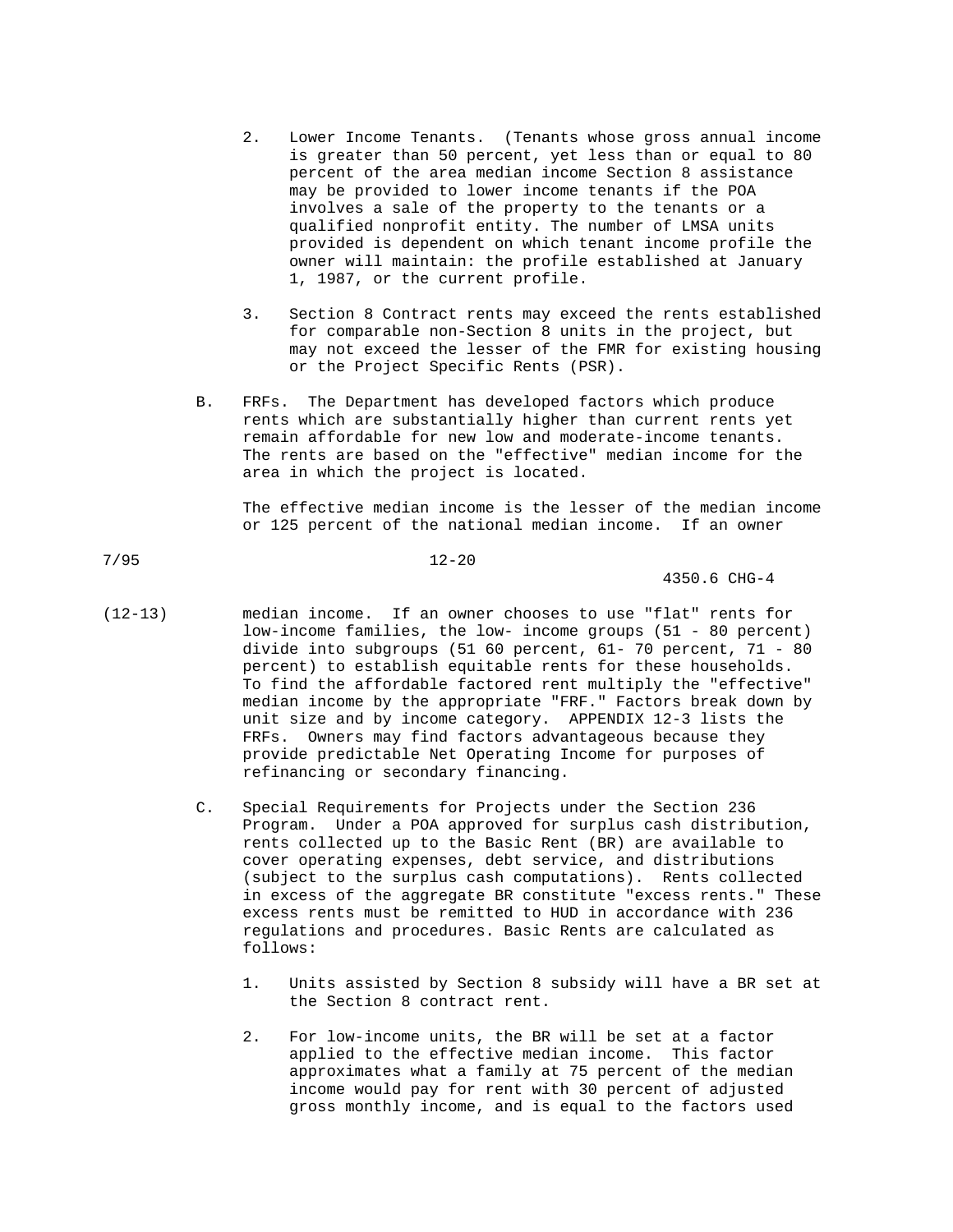for the 71-80 percent income level.

- 3. For moderate income units, the BR also will be set at a factor applied to the effective median income. This factor approximates what a family at 90 percent of the median income would pay for rent with 30 percent of adjusted gross monthly income.
- 4. The computation of Section 236 market rents does not change.
- 5. The 236 Basic Rent Factors are:

| $(12-13)$ | Bedroom Size | Low Income | Moderate Income |
|-----------|--------------|------------|-----------------|
|           | Studio       | 0.013125   | 0.01575         |
|           |              | 0.0140625  | 0.016875        |
|           |              | 0.016875   | 0.02025         |
|           |              | 0.01933593 | 0.02320313      |
|           | 4            | 0.02109375 | 0.0253125       |
|           | 5            | 0.02285    | 0.02742         |
|           |              |            |                 |

- Notwithstanding these Special Requirements, the maximum rent that may be charged for any unit is the FMR.
- \*\* NOTE: THE BASIC AND MARKET RENTS ARE ESTABLISHED AS A WAY OF DETERMINING HOW MUCH EXCESS INCOME THE OWNER MUST RETURN TO HUD; AND HOW MUCH THE OWNER GETS TO KEEP. IT HAS NOTHING TO DO WITH WHAT A TENANT ACTUALLY PAYS FOR RENT.
- 12-14. NON-SECTION 8 TENANT RENTS. All Section 8 gross rents, rents based on 30 percent of adjusted income, FMRs, and PSRs include utilities. If a tenant pays some or all of the utilities, tenant rent payments are adjusted by a utility allowance. The following are rules for setting tenant rents under a POA.
	- A. In a project for which an owner has not selected FRFs, the Total Tenant Payment will be the lower of:
		- 1. The FMR (or PSR, where applicable) or
		- 2. The higher of 30 percent of Adjusted Gross Monthly Income (AGMI) or the Floor Rent (Minimum Rent).
	- B. Current Tenants. In a project for which an owner is charging the Flat Rents, the TTP for current non-subsidized tenants (tenants living at the project at POA approval), will be the lowest of:
		- 1. The FMR (or PSR where applicable); or
		- 2. The higher of 30 percent of AGMI or the Floor rent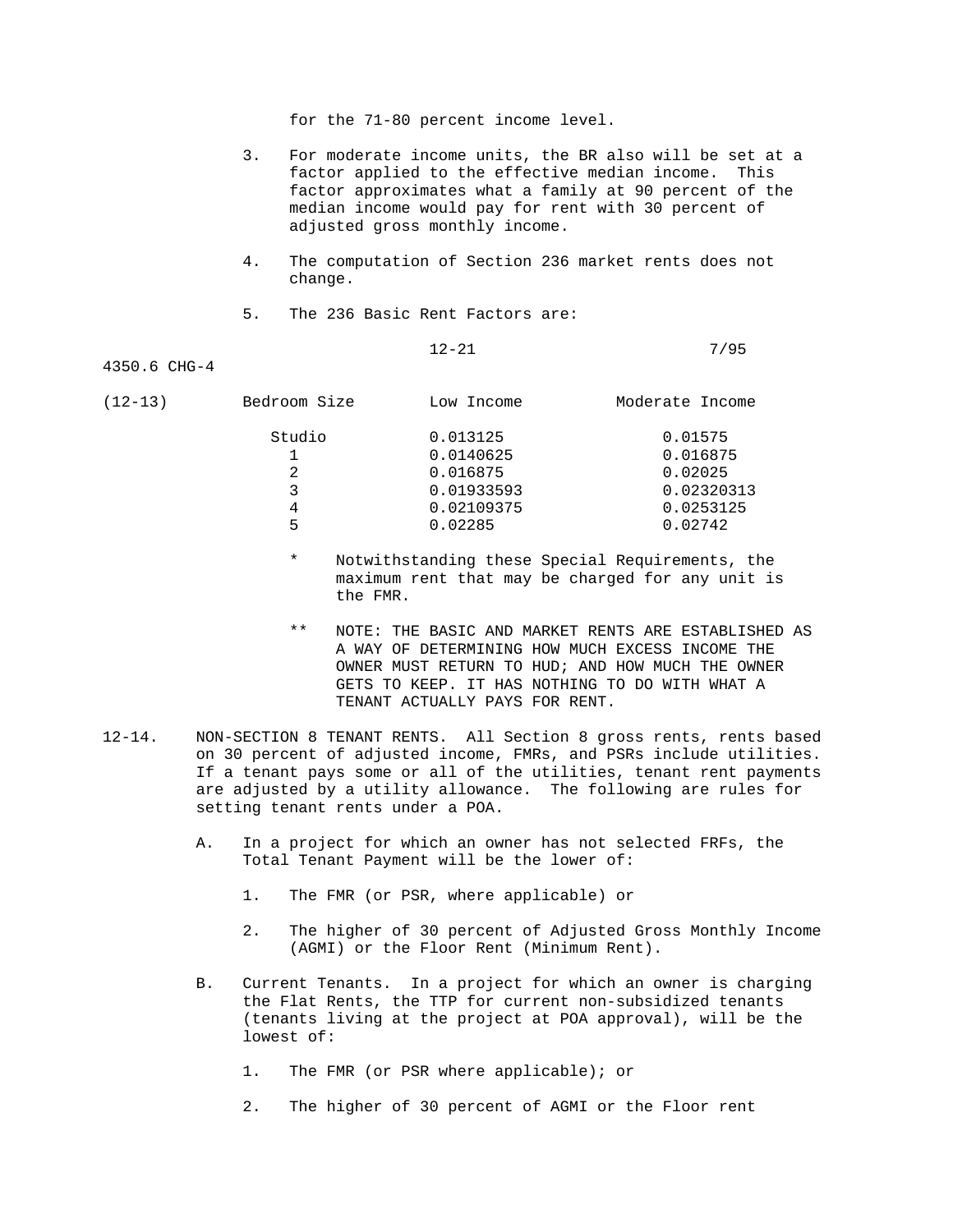3. The FRF.

7/95 12-22

## 4350.6 CHG-4

- (12-14) C. Future Tenants. In a project for which an owner is charging the Flat Rents, the TTP for future nonsubsidized tenants (not living at the project at POA approval) will be the lower of:
	- 1. The FMR (or PSR where applicable)
	- 2. The FRF.

### 12-23 7/95

4350.6 CHG-4

#### Section D

## APPROVING THE POA

- 12-15. A. Time frames for approval. The AM staff will approve the POA within 180 days and notify the owner in writing if the POA is not approvable. If the AM staff is unable to approve the POA within 180 days, the local HUD Office must notify the owner in writing that the POA is not approvable. [LOG date notice sent] The notice to the owner must:
	- 1. Describe the reasons why the POA is not approvable, including delays by the owner in the submission of the revised POA;
	- 2. Describe actions that the owner must take to meet the criteria for approval; and
	- 3. Give the owner an opportunity to revise the POA and resubmit it for approval.
	- B. Preliminary Approval. The local HUD Office approves a POA in two stages, preliminary approval and final approval.
		- 1. Preliminary Approval of a POA involving a prepayment and termination of the low-income affordability restrictions. The Multifamily Housing Director may grant preliminary approval of a POA involving prepayment and termination of the low-income affordability restrictions only if the POA meets the requirements of Chapter 8, Section B.
		- 2. Preliminary approval of a POA involving extension of the low-income affordability restrictions. The Multifamily Housing Director may grant preliminary approval of a POA including incentives in exchange for extension of the low-income affordability restrictions only after ensuring that the POA meets the requirements indicated in Paragraph 12-12. A copy of the approved POA must be attached to the letter granting the owner preliminary approval.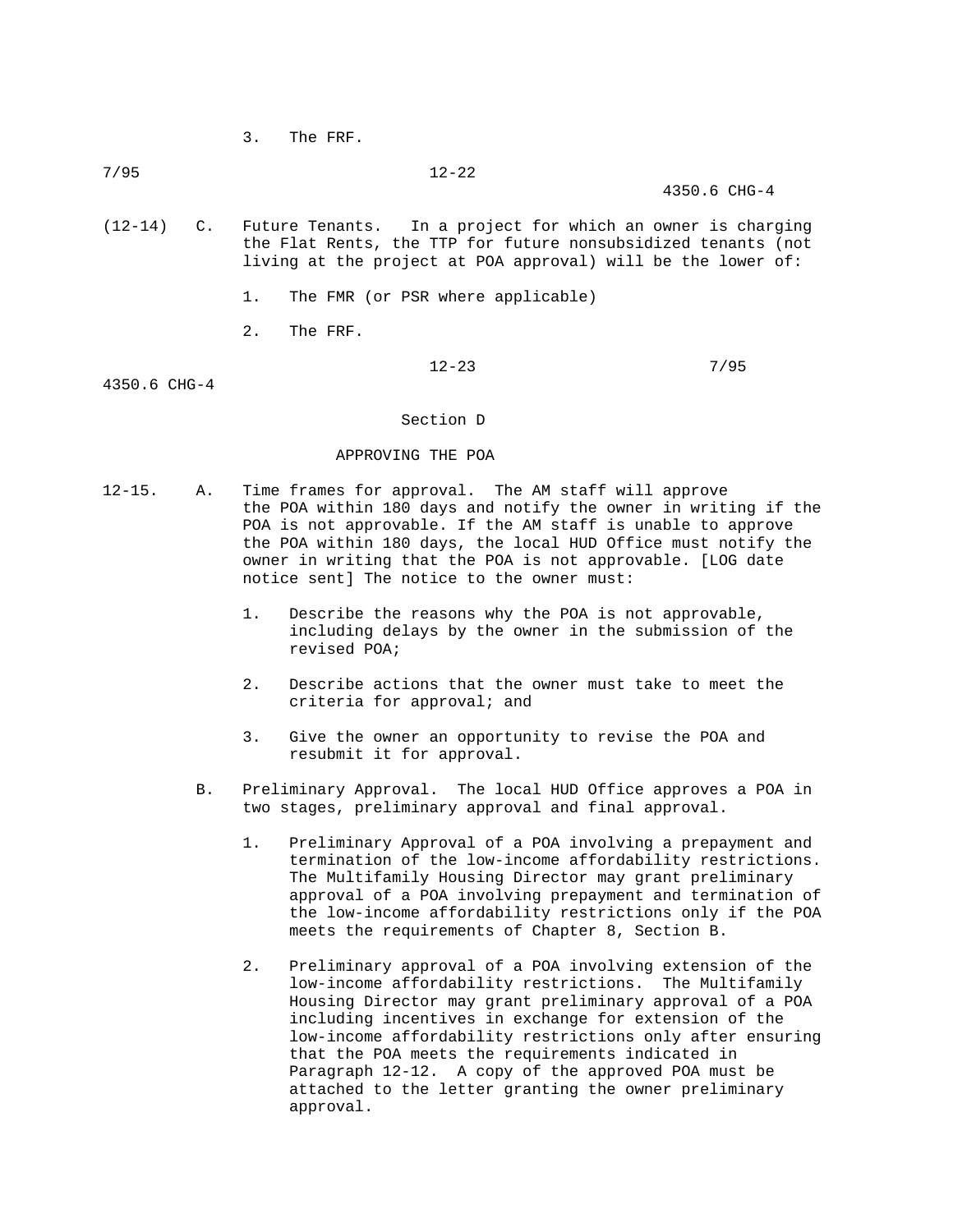| Once the POA receives preliminary approval, the    |
|----------------------------------------------------|
| owner must notify all the tenants of its terms and |
| provide 60 calendar days for the tenants to        |
| comment.                                           |

7/95 12-24

# 4350.6 CHG-4

- (12-15) b. If the POA involves a TPA, the AM staff must evaluate the TPA and issue preliminary approval of the sale to the purchaser. Preliminary approval of the TPA must be made simultaneously with approval of the rest of the POA.
	- c. Tenant Notice. AM staff will prepare a notice advising tenants of the approval of the POA and summarizing the transaction. The owner must post a copy of this notice in a conspicuous place in each occupied building of the project. At a minimum, the notice must include:
		- 1) A statement that the POA is approved pursuant to Title II, Subtitle B of the Housing and Community Development Act of 1987, and HUD's implementing regulations at 24 CFR Part 248.
		- 2) A statement of the rents that will be charged to current tenants, the procedure by which these rents will be increased, and the anticipated dates for carrying out these rent increases.
		- 3) A statement describing any assistance that will be made available to the current tenants, and the duration of the assistance. If tenants will be relocated, a description of the relocatIon plan.
		- 4) A statement describing the duration of the terms of the PA.
		- 5) A statement that indicates that each tenant will receive a recorded copy of the Use Agreement/Amended Regulatory Agreement.
		- 6) The following statement concerning the tenant's right to comment on the proposed POA: "HUD has granted preliminary approval of this

12-25 7/95

4350.6 CHG-4

(12-15) preliminary approval of this POA. If you have any comments concerning the POA, HUD will take your comments into consideration before granting final approval. If you wish to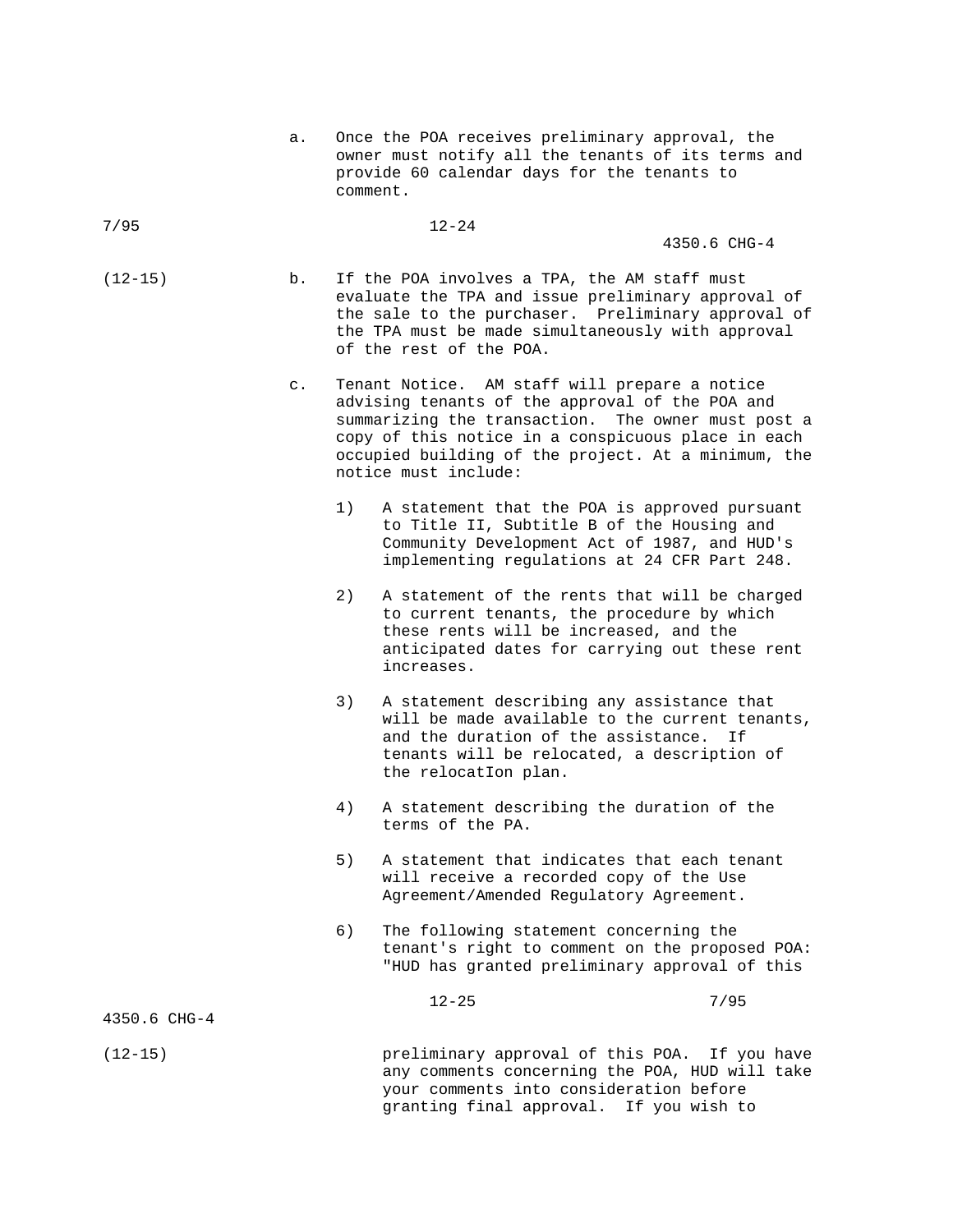submit a comment, you must do so within 60 calendar days from the date of this notice. Please address them to the local HUD Office AM Branch Chief."

- 7) The owner must also write to each affected tenant explaining how that tenant will be affected by the POA. If the approval of the POA contains provisions for a rent Increase, the owner's letter must explain the rent phase-in provisions, if applicable. All additional requirements for rent increases, contained in Chapter 7 of HUD Handbook 4350.1, REV-1, Insured Project Servicing Handbook, must be followed and the owner must post a notification of the rent increase:
	- a) After POA approval;
- b) Before execution of the Use Agreement; and the contract of the contract of the contract of the contract of the contract of the contract of the contract of the contract of the contract of the contract of the contract of the contract of the contract of the contra
	- c) At least 30 days before the effective date of any rent increase.
	- d. State and Local Government Notice. AM staff must write to all affected State and local governments to advise them that the POA has been approved.
- 12-16. Request for Fund Reservation. Within 30 days after issuing preliminary approval, the local HUD Office must request funding to implement the approved POA from the Office of Multifamily Housing Preservation and Property Disposition.
	- A. Section 8 new unit funding requests require unit composition, approved rents, contract authority, and budget authority according to annual funding instructions.
- 7/95 12-26

4350.6 CHG-4

- (12-16) B. Section 8 amendment funding requests require existing contract number - and contract authority and budget authority needed.
	- C. Flexible Subsidy requests from nonprofit applicants must conform to Departmental NOFA requirements for Capital Improvement Loans and instructions for processing (HUD Handbook 4395.1 REV-1, Flexible Subsidy).

 IMPORTANT: POA funding requests for Section 8 LMSA are not subject to NOFA requirements.

12-17. Final approval. The period between the dates granting preliminary and final approval of the POA allows the tenants sufficient time to propose comments to the Plan, and the local HUD Office to consider the comments and make any changes to the POA. This period also allows the local HUD Office sufficient time to prepare any required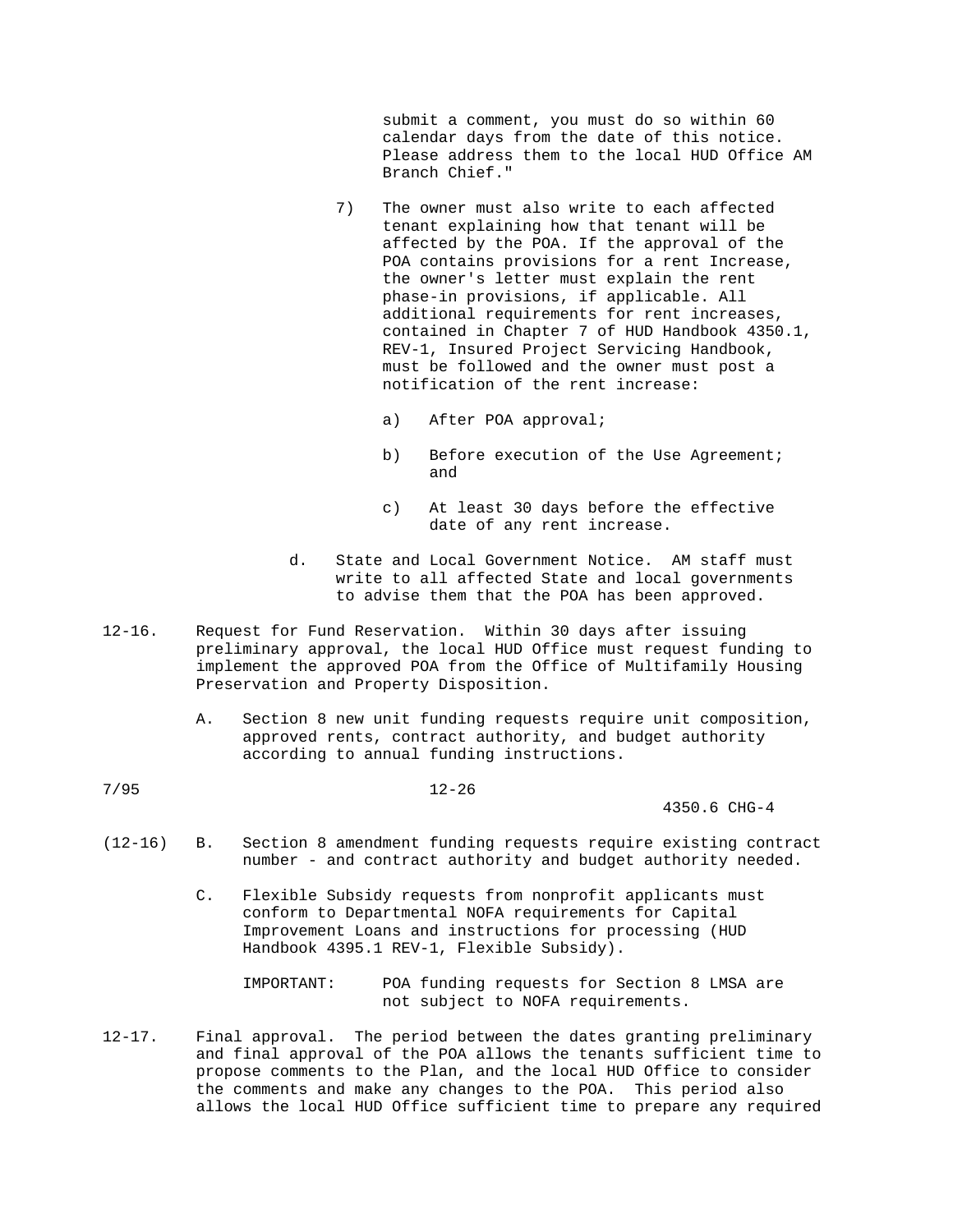Use Agreements and amendments to Regulatory Agreements, and to ensure that Section 8 and Flexible Subsidy funds are reserved.

- A. The AM staff cannot issue final approval until it has reviewed the tenant comments and the resulting changes, if any, have been made.
- B. Effective date. The approved POA is effective when the owner or purchaser:
	- 1. Prepays and terminates affordability restrictions and executes and records a Use Agreement for current tenants [LOG effective date], or
	- 2. Executes the Use Agreements to extend affordability restrictions [LOG execution date]. In the latter case, no other action (e.g., rent increases, Section 8 contracts, Section 241(f) loan commitments, Flexible Subsidy contracts, distribution of surplus cash, etc.), is permissible before the owner's execution and recording of the Use Agreement.
- C. POA expenses incurred by the owner pursuant to filing and negotiating a POA are the owner's responsibility until POA approval. Such expenses may be paid as project expenses only

$$
12-27 \t\t\t\t 7/95
$$

# 4350.6 CHG-4

- (12--17) expenses may be paid as project expenses only from residual receipts, surplus cash or distributions as approved in the POA and only after the POA is effective. Expenses charged to the project before POA approval require the local HUD Office's normal regulatory enforcement action and prevent approval of the POA.
- 7/95 12-28

4350.6 CHG-4

#### Section E

- 12-18. Monitoring: Project Rent Increases After POA Approval
	- A. Limited Distribution Projects. Rent increases will be approved only after the State/Area Office has determined that the project is properly maintained and that the Reserve Accounts are properly funded. All rent increase requests will be reviewed, processed, and approved by the AM staff. The requirements for posting a Notice to Tenants of Intention to Request a Rent Increase (24 CFR part 245) must be observed even though tenants are not directly affected by project rent increases.
		- 1. Methodology. Using the tables in Form HUD-90011-A (APPENDIX 12-4) calculate section 8 gross rents as follows: